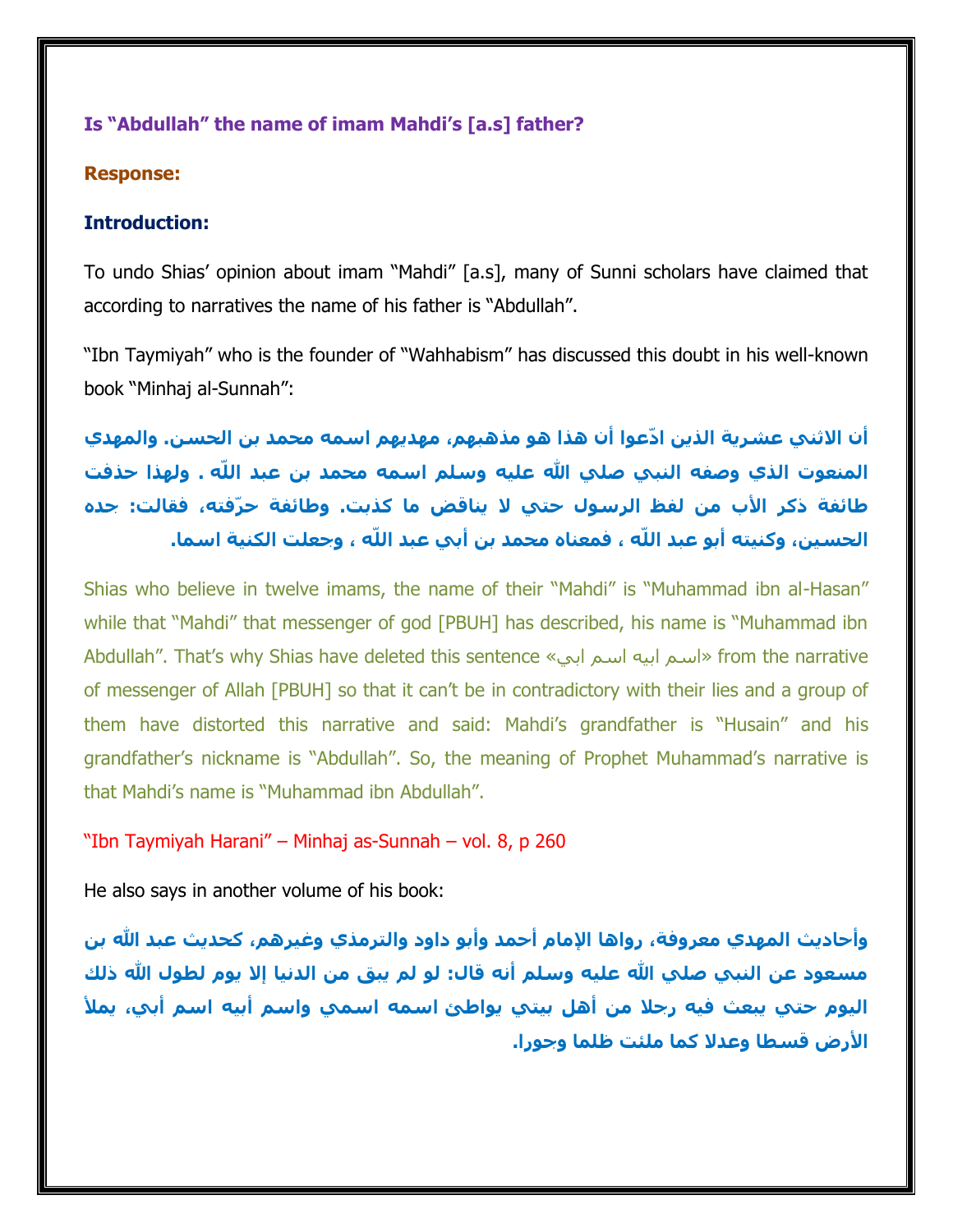Narratives regarding "Mahdi" are well-known that were quoted by imam "Ahmad ibn Hanbal", "Abu Dawud" and "Tirmidhi" and others, like narrative of "Abdullah ibn Masud" from messenger of Allah [PBUH] who said: if only one day is left from this world, god will make it so long until a man from my "Ahl al-Bayt" whose name is like my name and name of his father is like my father's name, appears. He'll fill the earth with justice as it's filled with oppression.

### "Ibn Taymiyah" – Minhaj al-Sunnah – vol. 4, p 95

According to what "ibn "Taymiyah" said, this doubt has two parts:

1: Shias' belief about parentage of hadrat "Mahdi" is in contradictory with narratives.

2: Shias deleted last words of narratives or distorted them until their belief matches with these narratives.

Before answering, it's necessary to say that "Ibn Taymiyah" has relied on narratives which are not proof for Shias at all and have no value for Shias. So, "Ibn Taymiyah" and his followers can't make Shias to accept narratives that enemies have quoted them. Moreover, we'll prove in this article that even these narratives aren't proof for Sunni.

#### **Short response:**

At first we deal with the response of second doubt and will prove by Sunni authentic narratives that this sentence «اسمي اسمه} «His name is my name} is written in their books without added words, with at least two authentic documents in Sunni opinion and quoted by several Sahaba of messenger of Allah [PBUH] such as; "Ibn Masud", "Abu Hurayra", "Huzyfa", "Ibn Abbas", "Abu Saed Khederi", "Abdullah ibn Umar".

Then we'll deal with narratives this extra sentence is written there «ابي اسم ابيه اسم} «Name of his father is like father's name} and it's proved that one of its narrators has some times quoted this narrative with this extra sentence and sometimes without it. So, we can't rely on his saying to prove these added words. And even Sunni scholars have said that this narrative isn't authentic.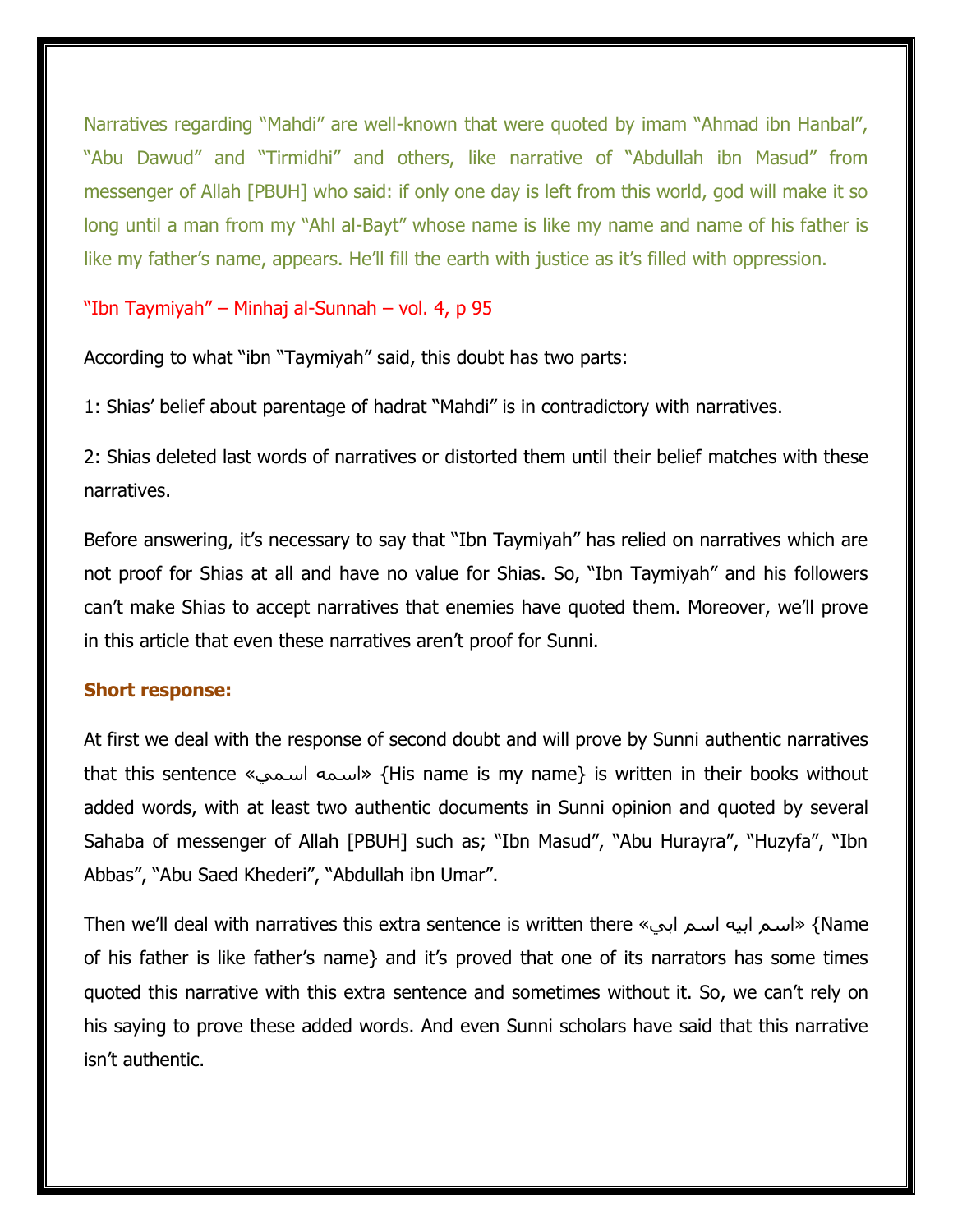We'll also quote sayings of Sunni scholars that – unlike Ibn Taymiya's opinion – this extra word has been added by those who claimed to be "Mahdi" to introduce themselves as promised "Mahdi" or to say that "Mahdi" of Shia is a lie.

# **Fist part: Sunni authentic narratives, without this phrase "And his father's name is the same as my father's name".**

Narratives which have only this word "his name is the same as me", have been quoted from messenger of Allah [PBUH] via numerous persons:

#### **A: by "Abu Hurayrah":**

According to Sunni authentic narratives, one of sahaba who has quoted this narrative from messenger of Allah [PBUH] without this sentence "name of his father is the same as my father's name" is "Abu Hurayrah" and many of Sunni scholars have quoted this narrative in their books:

#### **1: "Abu Isa Timidhi":**

He's one of Sunni well-known hadith narrators. In his "Al-Sunan" book, he's at first quoted narrative of "Abdullah ibn Masud" and at the end, he quotes narrative of "Abu Hurayrah" and says that it's authentic:

حدثنا عبد الْجَبَّارِ بن الْعَلَاءِ بن عبد الْجَبَّارِ الْعَطَّارُ حدثنا سُفْيَانُ بن عُيَيْنَةً عن عَاصِمٍ عن زِرٍّ عن عبد اللَّهِ عن النبي صلي الله عليه وسلم قال: يَلِي رَجُلٌ من أَهْلِ بَيْتِي يُوَاطِئُ اسْمُهُ اسْمِي قال عَاصِمٌ وأنا أبو صَالِحٍ عن أبي هُرَيْرَةَ قال: لو لم يَبْقَ من الدُّنْيَا إلا يَوْمٌ لَطَوَّلَ الله **َي... ذلك اْليَ ْو َم حتي يَلِ**

## **قال أبو ِعي َسي: هذا َح ِدي ٌث َح َس ٌن َص ِحي ٌح.**

"Ibn Masud" says: messenger of Allah [PBUH] said: a man from my "Ahl al-Bayt" whose name is the same as me will come. "Abu Hurayrah" has quoted that Prophet Muhammad [PBUH] said: if only one day left from the world, god will make it too long until a man from my "Ahl al-Bayt" whose name is the same as me appears.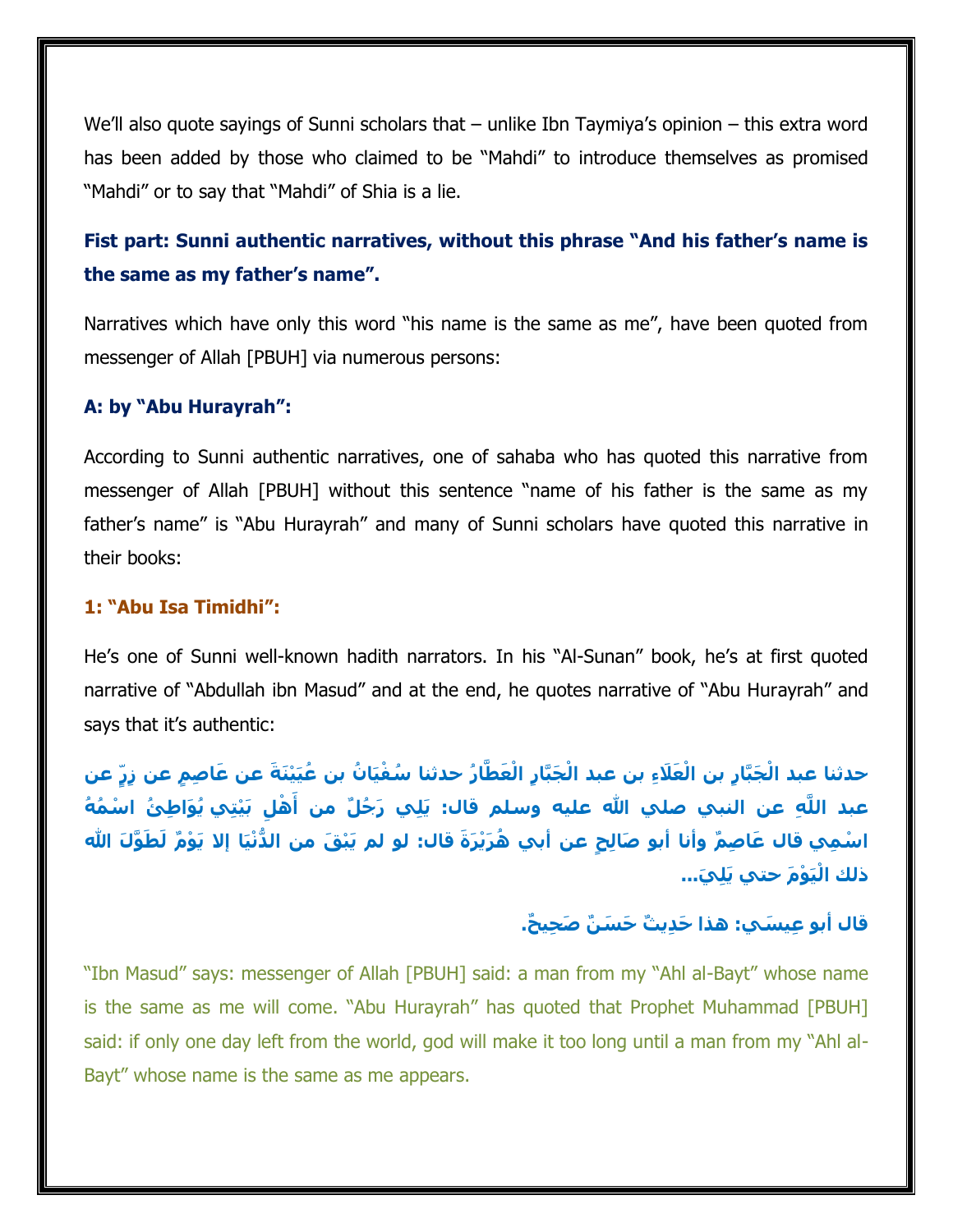"Abu Isa" has said that this narrative is authentic.

"Al-Tirmidhi" – Sunan al-Tirmidhi – vol. 4, p 505

## **Studying document of narrative:**

"Tirmidhi" has said that this narrative is authentic, the same goes for "Albani". But to complete our discussion, we study its document completely:

Document of narrative is as follow {narrators}:

## 1: "Abu Isa al-Tirmidhi":

He's the owner of one of "Shiah al-Sittah" books and there isn't doubt about his reliability with Sunni.

## 2: Abd al-Jabbar ibn al-Ala':

He's one of the narrators of "Sahih Muslim". "Al-Dhahabi" says about him:

# **عبد الجبار بن العالء بن عبد الجبار اإلمام المحدث الثقة أبو بكر البصري**

"Abd al-Jabbar ibn Ala' ibn abd al-Jabbar" is imam, hadith narrator and reliable…

"Al-Dhahabi" – Siyar al-A'lam al-Nubala – vol. 11, p 401

3: "Sufyan ibn Ayinah ibn abi Umran ibn Maymoun":

His narratives are written in all "Sihah Sitta" books. "Al-Dhahabi" says about him:

## **اإلمام الكبير حافظ العصر شيخ اإلسالم**

Great imam, retentive of his age, Sheikh al-Islam and…

"Al-Dhahabi" – Siyar al-A'lam al-Nubala – vol. 8, p 454

4: "Asim ibn Buhdalah abi al-Najoud al-Asadi al-Kufi"

He's one of the narrators of "Sihah Sitta". "Al-Dhahabi" says that he was great imam: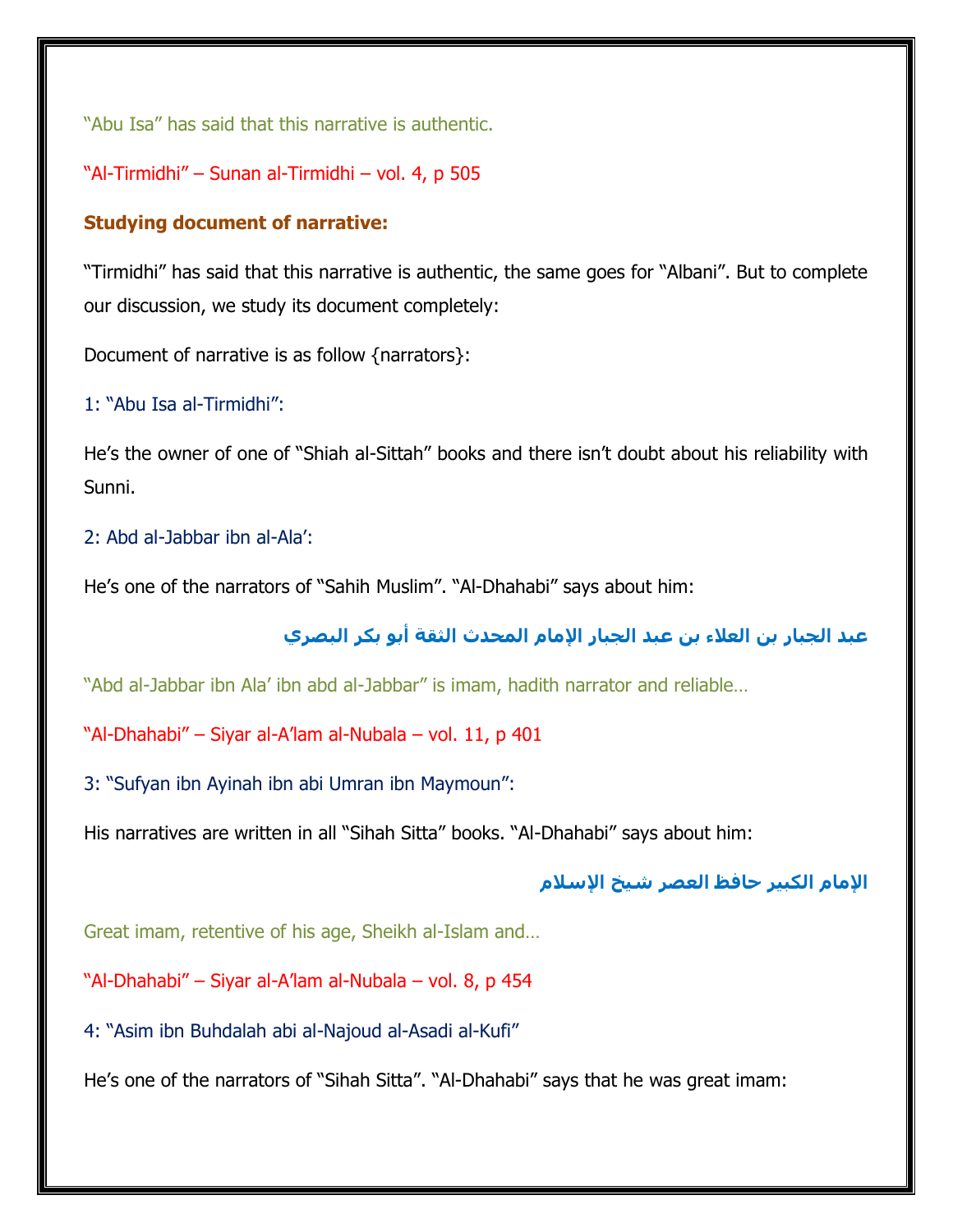**اإلمام الكبير مقريء العصر.**

"Al-Dhahabi" – Siyar al-A'lam al-Nubala – vol. 5, p 119

5: "Zakwan abu Salih al-Saman al-Ziyat al-Madani":

He's amongst narrators of "Sihah Sitta". "Al-Dhahabi" says about him:

## **القدوة الحافظ الحجة... ذكره اإلمام أحمد فقال ثقة ثقة من أجل الناس وأوثقهم**

Imam, hadith retentive, proof… imam "Ahmad" has remembered him and said: reliable, reliable. He's amongst the most respectable people.

"Al-Dhahabi" – Siyar al-A'lam al-Nubala – vol. 5, p 36

6: "Abu Hurayrah":

He's amongst the most well-known sahaba and in Sunnis' opinion he doesn't need to be studied.

So, document of this narrative is impeccable.

#### **2: "Ibn Athir Jazari":**

He's also quoted narrative of "Abu Hurayrah" from "Sunan Tirmidhi" book:

"Ibn Athir Jazari" – Mu'jam al-Jami' al-Usool fi ahadith al-Rasoul- vol. 10, p 330

#### **3: "Jalal al-Din Suyuti":**

He's quoted narrative of "Abu Hurayrah" that messenger of Allah [PBUH] said:

# لاَ تَذْهَبُ الدُّنْيَا وَلاَ تَنْقَضِي حَتَّي يَمْلِكَ رَجُلٌ مِنْ أَهْلِ بَيْتِي يُوَاطِيءُ اسْمُهُ اسْمِي.

"Al-Suyuti" – al-Jami' al-Kabir – vol. 3, p 306 /// "Al-Suyuti" – Jami' al-Ahadith – vol. 8, p 157

He's quoted narrative of "Abu Hurayrah" in "Al-Fath al-Kabir" book, with this sentence:

يَلِي رَجُلٌ مِنْ أَهْلٍ بَيْتِي يُوَاطِيءُ اسْمُهُ اسْمِي لَوْ لَمْ يَبْقَ مِنَ الدُّنْيَا إِلاَّ يَوْمٌ لَطَوَّلَ الله.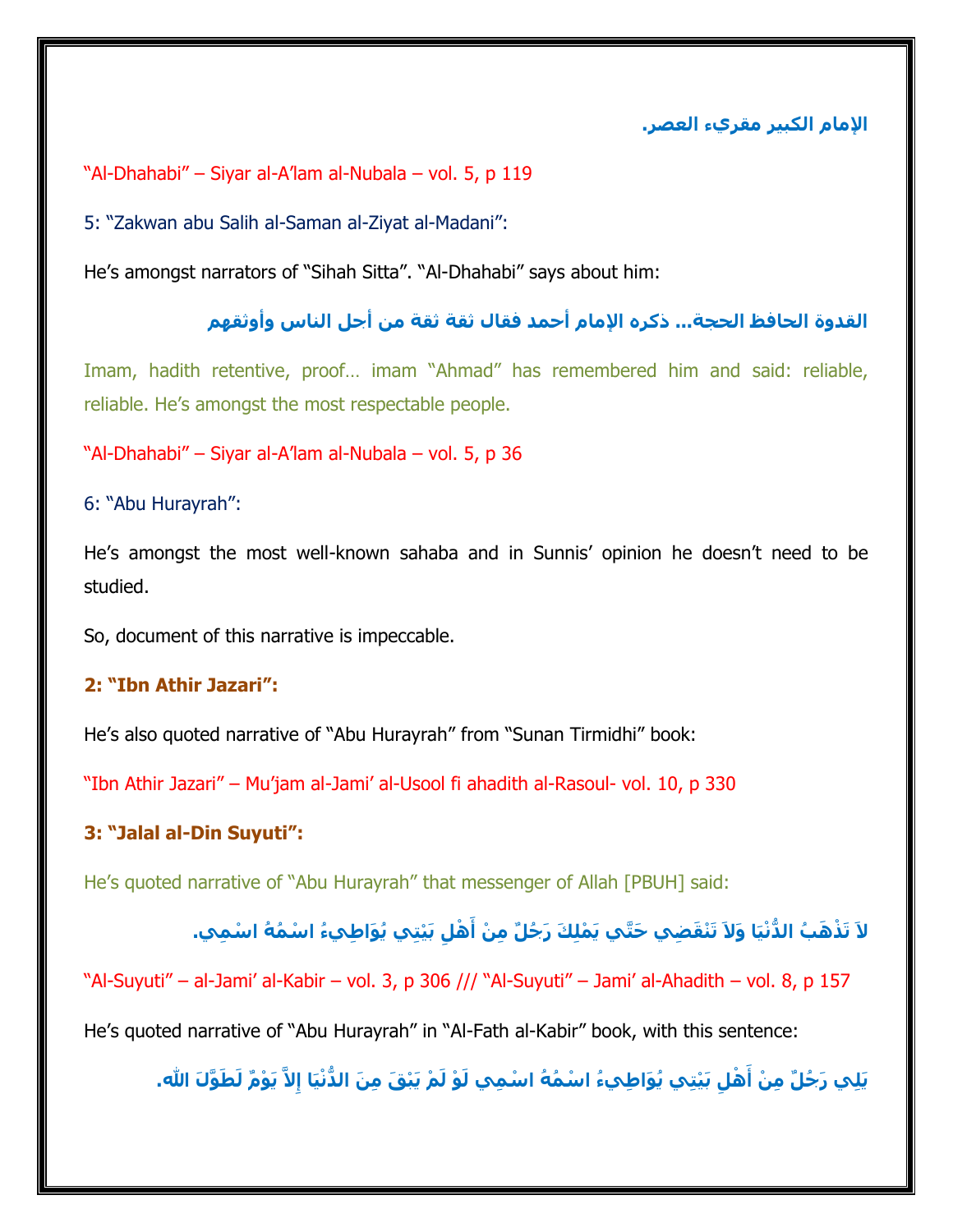#### "Al-Suyuti" – Al-Fath al-Kabir – vol. 3, p 307

#### **4: "Ibn Kathir Damascene"**

He's quoted narrative of "Abu Hurayrah" through "Abu Asim" who is amongst narrators of "Sahih Muslim" and "Sahih Bukhari" and says that it's authentic:

**قال عاصم: وأخبرنا أبو عاصم عن أبي هريرة قال: قال رسول هللا صلي هللا عليه وسلم: لو لم يبق من الدنيا إال يوم لطول هللا ذلك اليوم حتي يلي الرجل من أهل بيتي يواطيء اسمه اسمي. هذا حديث حسن صحيح.**

"Ibn Kathir Damascene" – Al-Nihayah fi al-Fitan wa al-Malahim - vol. 1, p 24

#### **B: by "Ibn Masud"**

This narrative has been quoted from "Ibn Masud" without this sentence at the end: "And his father's name is like my father's name" and Many of Sunni elders have quoted it in their books. This quotation has been done in two ways:

## **1: quoting by "Amr ibn Marrah" from "Zarr ibn Hubaysh" from "Abdullah ibn Masud" with authentic document:**

This quotation is written in two books and with two different documents but two similar texts without this extra sentence "And his father's name is like my father's name"

**First quotation in "Al-Mu'jam al-Kabir" book:**

حدثنا محمد بن السَّرِيّ بن مِهْرَانَ النَّاقِدُ ثنا عبد اللَّهِ بن عُمَرَ بن أَبَانَ ثنا يُوسُفُ بن حَوْشَبٍ الشَّيْبَانِيُّ ثنا أبو يَزِيدَ الأَعْوَرُ عن عَمْرٍو بن مُرَّةَ عن زِرٍّ بن حُبَيْشٍ عن عبد اللَّهِ بن مَسْعُودٍ قال قال رسول اللَّهِ صلحِ اللَّهُ عليه وسلم لا يَذْهَبُ الدُّنْيَا حتي يَمْلِكَ رَجُلٌ من أَهْلِ بَيْتِي يُوَافِقُ **ا ْس ُم ُه ا ْس ِمي.**

It's been quoted from "Abdullah ibn Masud" that messenger of Allah [PBUH] said: world isn't demolished until a man from my "Ahl al-Bayt" whose name is the same as me, rules.

"Tabarani" – al-Mu'jam al-Kabir – vol. 10, p 131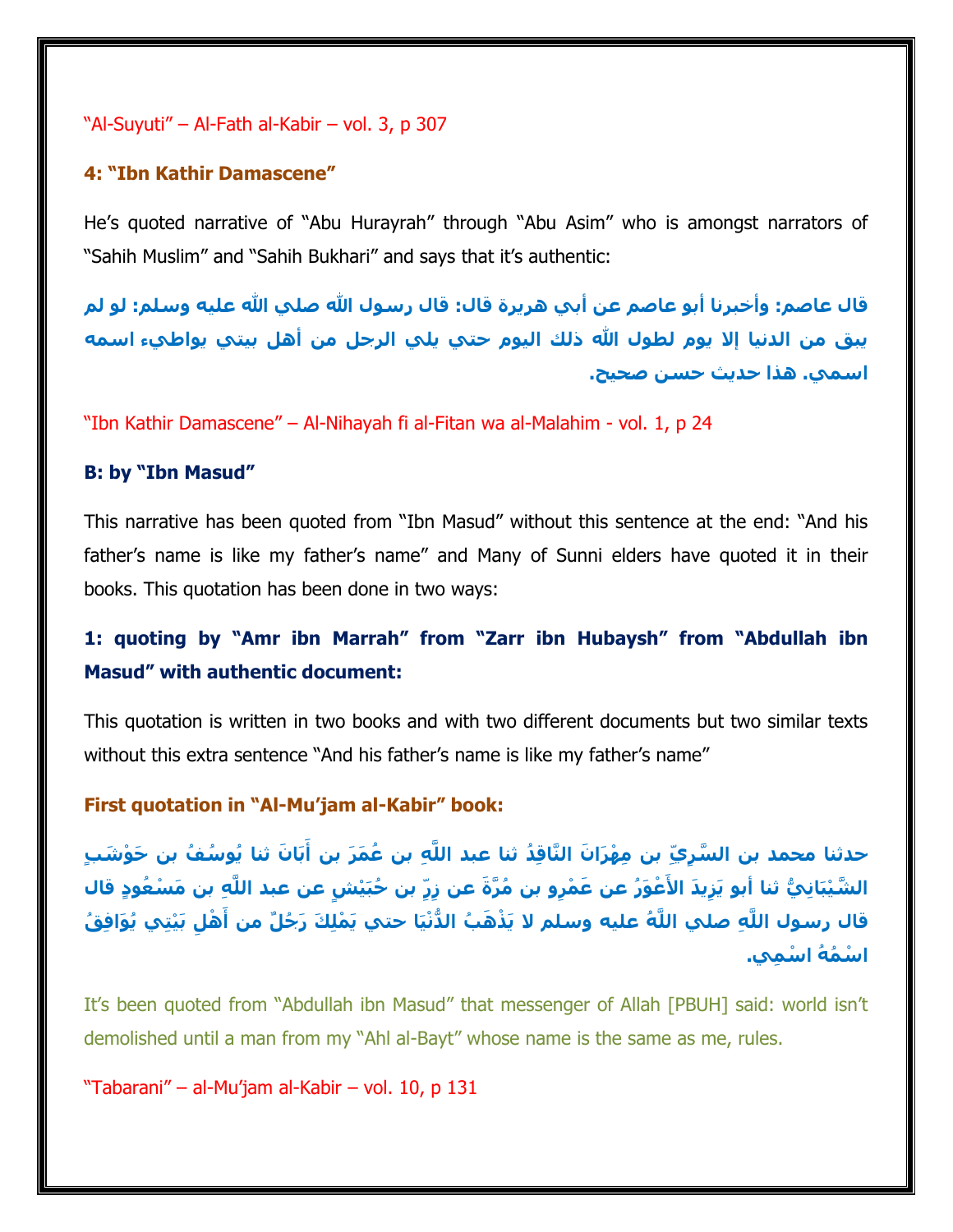## **Studying document of the quotation:**

Document of this narrative is as follow: {narrators}

1: "Tabarani" owner of al-Mu'jam al-Kabir:

There is consensus amongst Sunni scholars that he's reliable; "Al-Dhahabi" says about him:

# **86 الطبراني هو االمام الحافظ الثقة الرحال الجوال محدث االسالم علم المعمرين أبو القاسم سليمان بن أحمد بن ايوب بن مطير اللخمي الشامي الطبراني صاحب المعاجم الثالثة**

"Tabarani", imam, hadith retentive, reliable, Islam hadith narrator, he'd travel a lot and lived more than one hundred years… owner of three "Al-Mu'jam" book.

"Al-Dhahabi" – Siyar al-A'lam al-Nubala'- vol. 16, p 119

2: "Muhammad ibn Sari ibn Mahran":

He's reliable as well, "Al-Dhahabi" says about him:

## **محمد بن السري بن مهران الناقد. بغدادي، ثقة.**

"Muhammad ibn Sari ibn Mahran" is specialist in "Rijal" science, reliable and from "Baghdad".

"Al-Dhahabi"- The History of Islam – vol. 22, p 269

3: "Abdullah ibn Amr ibn Aban":

"Al-Dhahabi" says that he's reliable:

**مشكدانة المحدث االمام الثقة أبو عبد الرحمن عبد هللا بن عمر بن محمد ابن ابان بن صالح بن .عمير القرشي االموي مولي عثمان رضي هللا عنه**

"Al-Dhahabi" – Siyar al-A'lam al-Nubala – vol. 11, p 155

4: "Yususf ibn Hoshab":

"Ibn abi Hatim Razi" one of Sunni scholars says about him: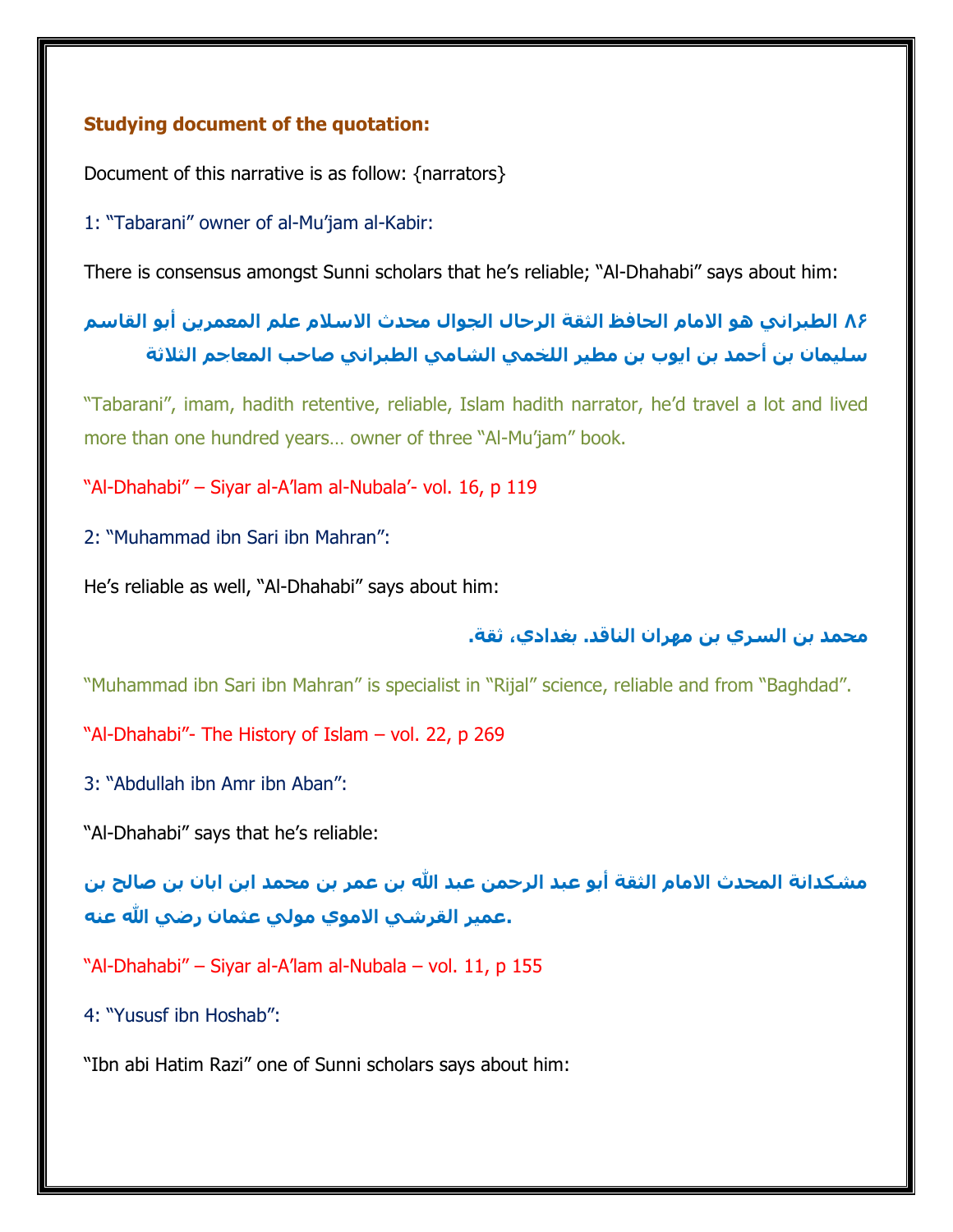**يوسف بن حوشب أخو العوام بن حوشب روي عن عبد هللا بن سعيد بن أبي هند روي عنه عبد هللا بن عمر بن أبان وأبو سعيد األشج سمعت أبي يقول ذلك وسألته عنه فقال شيخ.**

I asked my father about "Yusuf ibn Hoshab", he said that he's "Sheikh".

"Ibn abi Hatim" – al-Jarh wa al-Ta'dil – vol. 9, p 220

And Sunni scholars have said that in ibn abi Hatim's saying, "Sheikh" is amongst words that shows one's reliability, "Al-Dhahabi" says in this regard:

**قول أبي حاتم شيخ قال وليس هذا بتضعيف قلت بل عده ابن أبي حاتم في مقدمة كتابه من ألفاظ التوثيق وكذا الخطيب البغدادي في الكفاية.**

"Al-Dhahabi" – Mizan al-I'tidal – vol. 8, p 143

So, he's reliable amongst Sunni scholars.

5: "Khalf ibn Hoshab al-Kufi":

"Ibn Hajar Asqalani" says about him:

**خلف بن حوشب الكوفي ثقة من السادسة مات بعد األربعين خت عس.**

"Al-Asqalani Shafi'i" – Taqrib al-Tahzib – vol. 1, p 194

6: "Amr ibn Marrah":

"Ibn Hajjar" says about him:

**عمر بن مرة الشني بفتح المعجمة وتشديد النون بصري مقبول من الرابعة د ت**

"Al-Asqalani" – Taqrib al-Tahzib – vol. 1, p 417

7: "Zarr ibn Hubaysh:

"Ibn Hajar" says about him: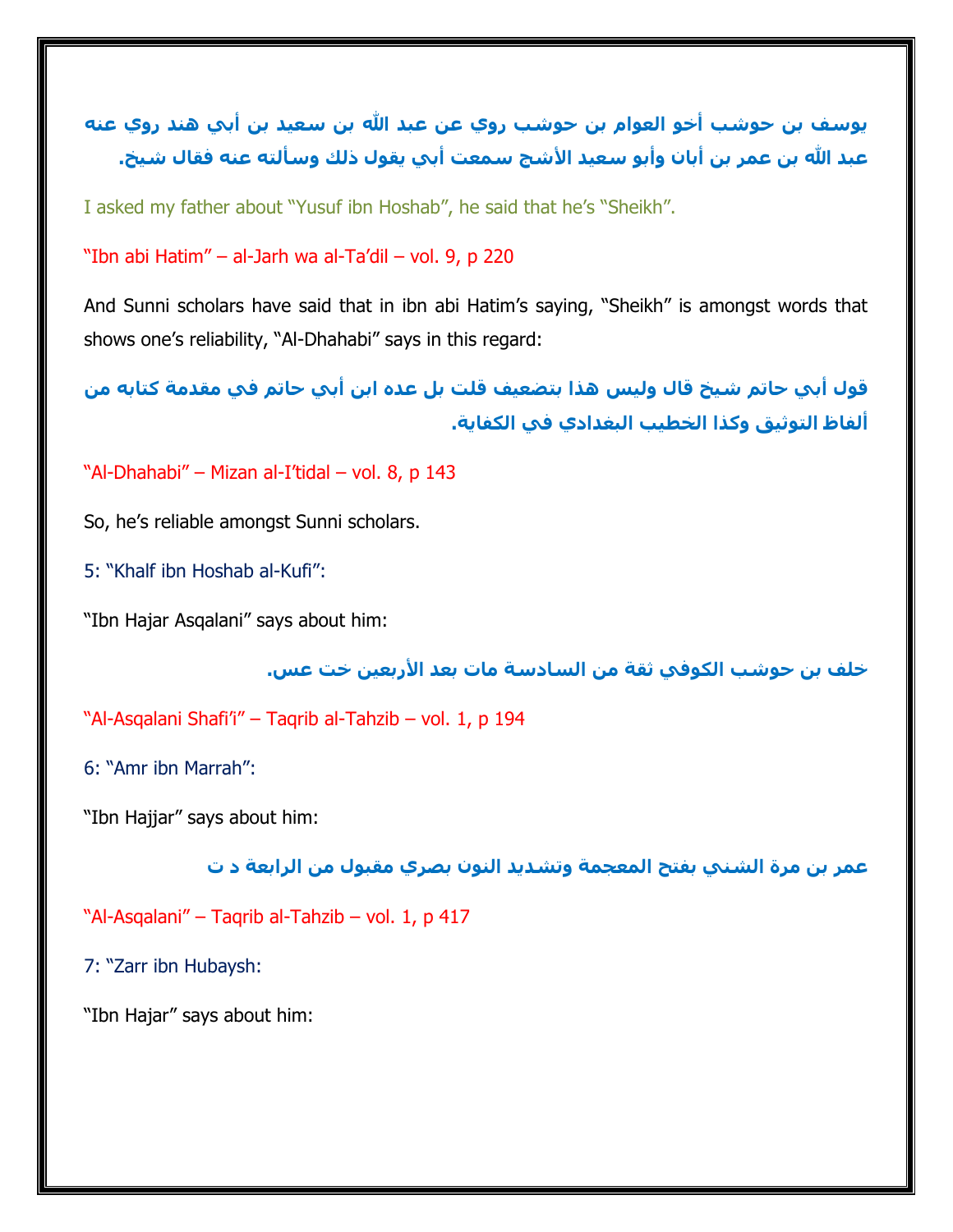**زر بكسر أوله وتشديد الراء بن حبيش بمهملة وموحدة ومعجمة مصغر بن حباشة بضم المهملة بعدها موحدة ثم معجمة األسدي الكوفي أبو مريم ثقة جليل مخضرم مات سنة إحدي أو اثنتين أو ثالث وثمانين وهو بن مائة وسبع وعشرين ع**

#### "Al-Asqalani Shafi'i" – Taqri al-Tahzib" – vol. 1, p 215

8: "Abdullah ibn Masud":

He's one of sahib and in Sunni's opinion he doesn't need to be studied.

So, document of this narrative is authentic.

#### **Second narration:**

**حدثنا أسلم قال ثنا محمد بن عبدالرحمن بن فهد بن هالل قال ثنا عبدهللا بن علي السمسار قال ثنا يوسف بن حوشب قال ثنا أبو يزيد األعور عن عمرو بن مرة عن زر بن حبيش عن عبدهللا بن مسعود عن النبي صلي هللا عليه وسلم قال ال تذهب الدنيا حتي يملك رجل من أهل بيتي يواطئ اسمه اسمي.**

"Abdullah ibn Masud" has quoted from messenger of Allah [PBUH] who said: world won't be destroyed until a man from my "Ahl al-Bayt" whose name is the same as me, rules.

#### "Al-Waseti" – Tarikh al-Waset – vol. 1, p 105

Of course, "Abdullah ibn Ali al-Samsar" is in the document of this narrative who is unknown but because document of last narrative was authentic, this document doesn't need to be studied and confirms last narrative as well.

# **2: quotation by "Asim ibn Buhdalah" from "Zarr ibn Hubaysh" from "Abdullah ibn Masud":**

Despite of Sunni scholars have restated that document of this narrative is authentic, but as Sunni said, "Asim ibn Buhdalah" has sometimes quoted this narrative with extra and sometimes without it. Anyway, according to principles of Sunni scholars, the text of this narrative without extra is authentic and Shias can rely on it but the text with extra that has been quoted from "Zarr ibn Hubaysh" from "Ibn Masud" can't be relied on because it narrator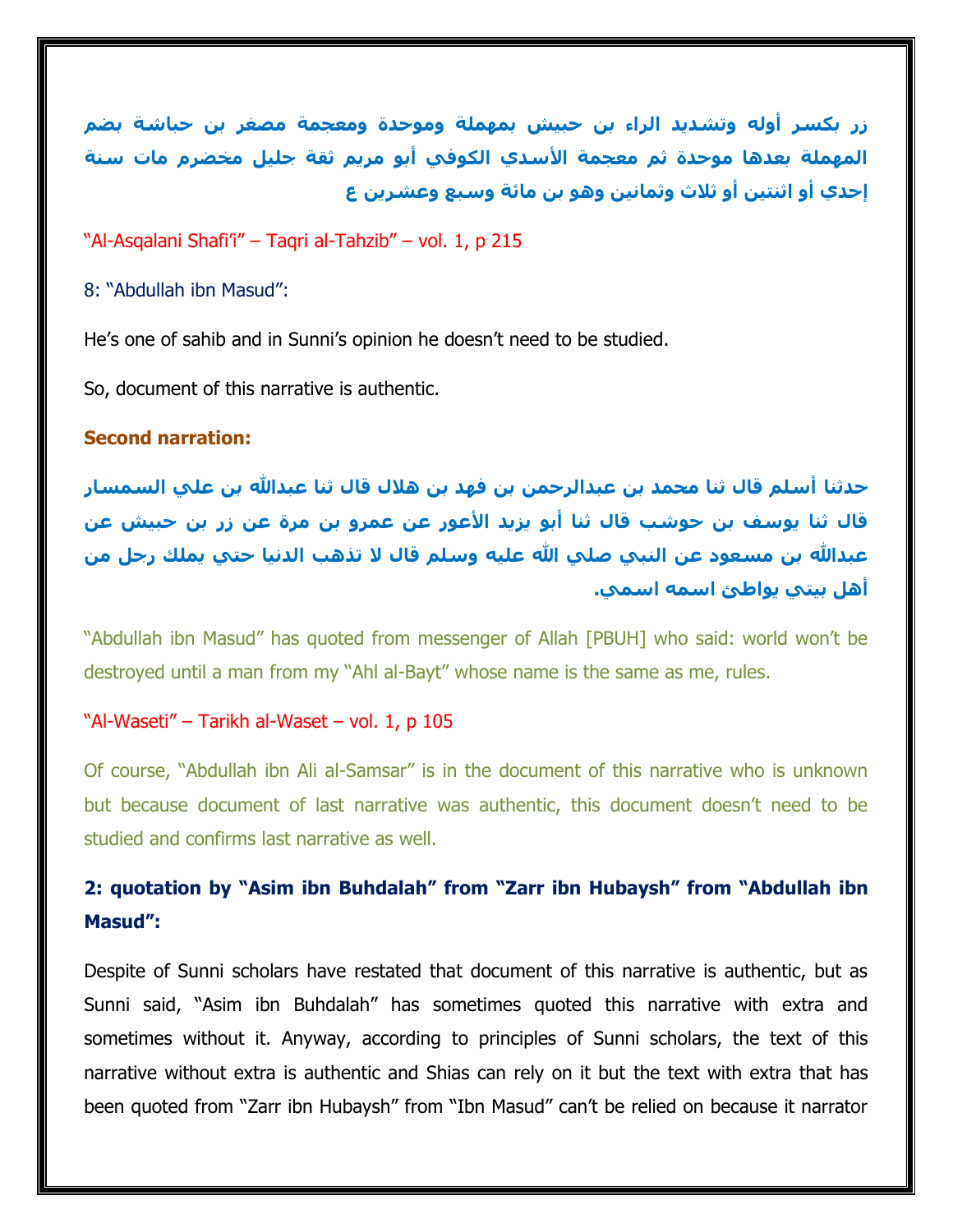{Asim ibn Buhdalah} is "Muztarab al-Hadith" {he's some times quoted it with extra and sometimes without it}.

#### **1: "Ahmad ibn Hanbal":**

He's the imam of "Hanbali" sect and has quoted five narratives without extra sentence {the name of his father is the same as my father's} through "Asim" and "Zarr ibn Jaysh" in his "Musnad" book and what interesting is that he's not even quoted one narrative which has this extra sentence and it proves that such narratives don't exist at all:

حدثنا عبد اللَّهِ حدثني أبي ثنا سُفْيَانُ بن عُيَيْنَةَ ثنا عَاصِمٌ عن زر عن عبد اللَّهِ عَنِ النبي صلي الله عليه وسلم: لاَ تَقُومُ السَّاعَةُ حتي يلي رَجُلٌ من أَهْلِ بيتي يواطي اسْمُهُ اسمي.

Messenger of Allah [PBUH] said: resurrection won't come until a man from my "Ahl al-Bayt" whose name is the same as me, rules.

"Ahmad ibn Hanbal" – Musnad – vol. 1, p 376

#### **2: "Abu Dawud Sajestani":**

He's quoted this narrative without extra sentence as well:

وقال في حديث سُفْيَانَ: لَا تَذْهَبُ أَو لَا تَنْقَضِي الدُّنْيَا حتي يَمْلِكَ الْعَرَبَ رَجُلٌ من أَهْلِ **بَ ْيتِي يواطيء ا ْس ُم ُه ا ْس ِمي.**

Messenger of Allah [PBUH] said: this world won't end until a man from my "Ahl al-Bayt" whose name is the same as me, owns "Arab".

"Al-Sajistani" – Sunan Abi Dawud – vol. 4, p 106

## **3: "Abu Isa Tirmidhi":**

He's amongst great hadith narrators and is reliable with Sunni and has quoted two narratives which has only this sentence "his name is the same as me" at the end and says that both of them are authentic: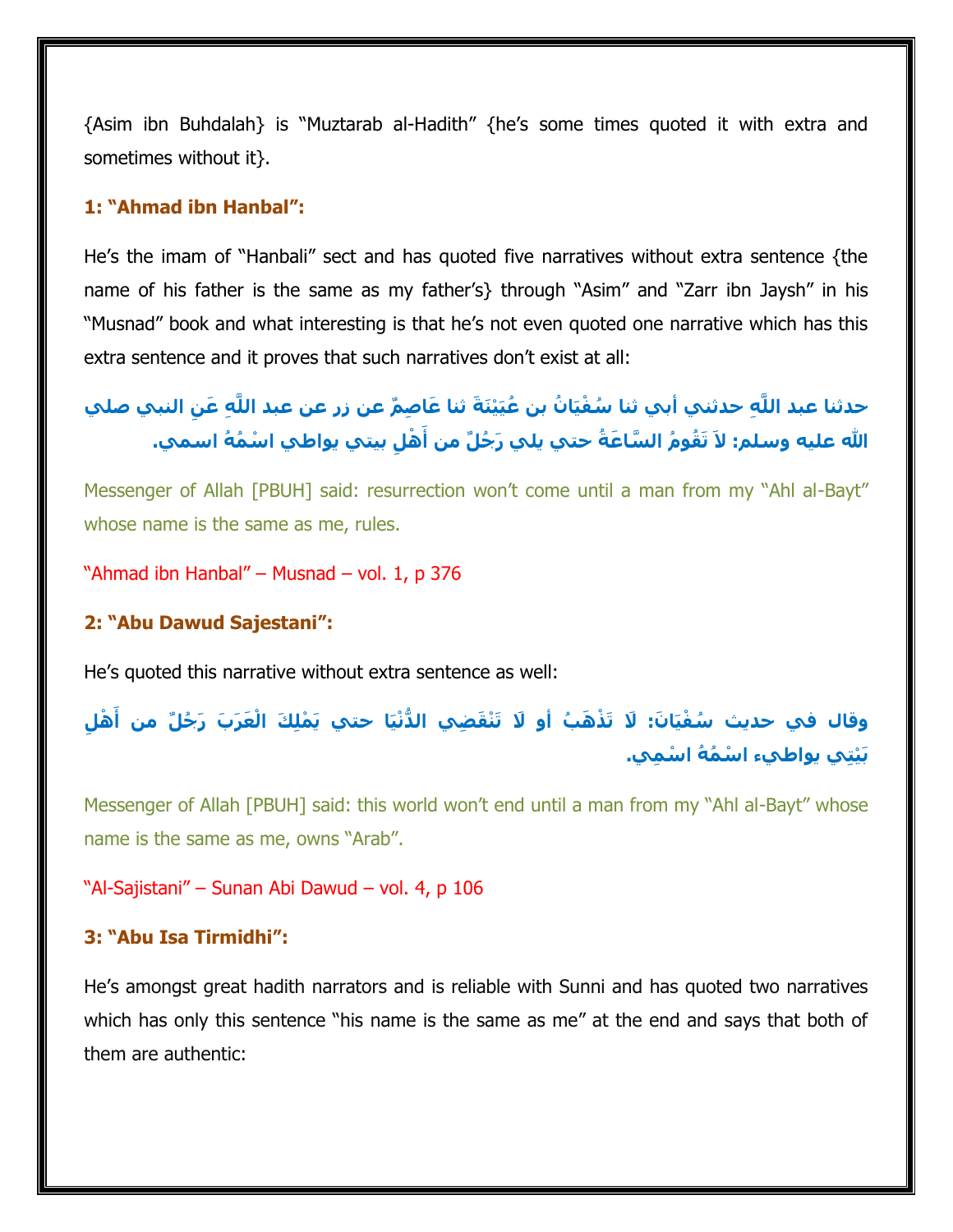حدثنا عُبَيْدُ بن أَسْبَاطِ بن مُحَمَّدٍ الْقُرَشِيُّ الْكُوفِيُّ قال: حدثني أبي حدثنا سُفْيَانُ الثَّوْرِيُّ عن عَاصِمِ بن بَهْدَلَةَ عن زِرٍّ عن عبد اللَّهِ قال قال رسول اللَّهِ صلحِ الله عليه وسلم: لَا تَذْهَبُ الدُّنْيَا حتي يَمْلِكَ الْعَرَبَ رَجُلٌ من أَهْلِ بَيْتِي يُوَاطِئُ اسْمُهُ اسْمِي.

قال أبو عِيسَي: وفي الْبَاب عن عَلِيِّ وَأَبِي سَعِيدٍ وَأُمِّ سَلَمَةَ وَأَبِي هُرَيْرَةَ وَهَذَا حَدِيثٌ حَسَنٌ **َص ِحيح.**

Messenger of Allah [PBUH] said: world won't end until a man from my "Ahl al-Bayt" whose name is the same as me, owns "Arab".

"Abu Isa" has said: there is narrative from "Ali", "Abu Saed", "Umm Salama" and "Abu Hurayrah" in this regard and this narrative is authentic.

Second narrative:

حدثنا عبد الْجَبَّارِ بن الْعَلَاءِ بن عبد الْجَبَّارِ الْعَطَّارُ حدثنا سُفْيَانُ بن عُيَيْنَةً عن عَاصِمٍ عن زِرٍّ عن عبد اللَّهِ عن النبي صلي الله عليه وسلم قال: يَلِي رَجُلٌ من أَهْلِ بَيْتِي يُوَاطِئُ اسْمُهُ اسْمِي قال عَاصِمٌ وأنا أبو صَالِحٍ عن أبي هُرَيْرَةَ قال: لو لم يَبْقَ من الدُّنْيَا إلا يَوْمٌ لَطَوَّلَ الله **َي. ذلك اْليَ ْو َم حتي يَلِ**

After quoting narrative he says:

**قال أبو ِعي َسي: هذا َح ِدي ٌث َح َس ٌن َص ِحي ٌح.**

"Al-Tirmidhi" – Sunan al-Tirmidhi – vol. 5, p 505

#### **4: "Abu Saed A'rabi":**

He's written one narrative without extra sentence quoted by "Asim" and "Zarr ibn Jaysh":

**نا محمد، نا أبو الجواب، نا عمار بن رزيق، عن عاصم بن أبي النجود، عن زر، عن عبد هللا بن**  مسعود قال: قال رسول الله صلي الله عليه وسلم: «لا تنقضي الدنيا حتي يلي من هذه **األمة رجل من أهل بيتي يواطئ اسمه اسمي«**

"Abu Saed A'rabi" – Mu'jam al-A'rabi – vol. 2, p 290

**5: "Ibn Habban Tamimy":**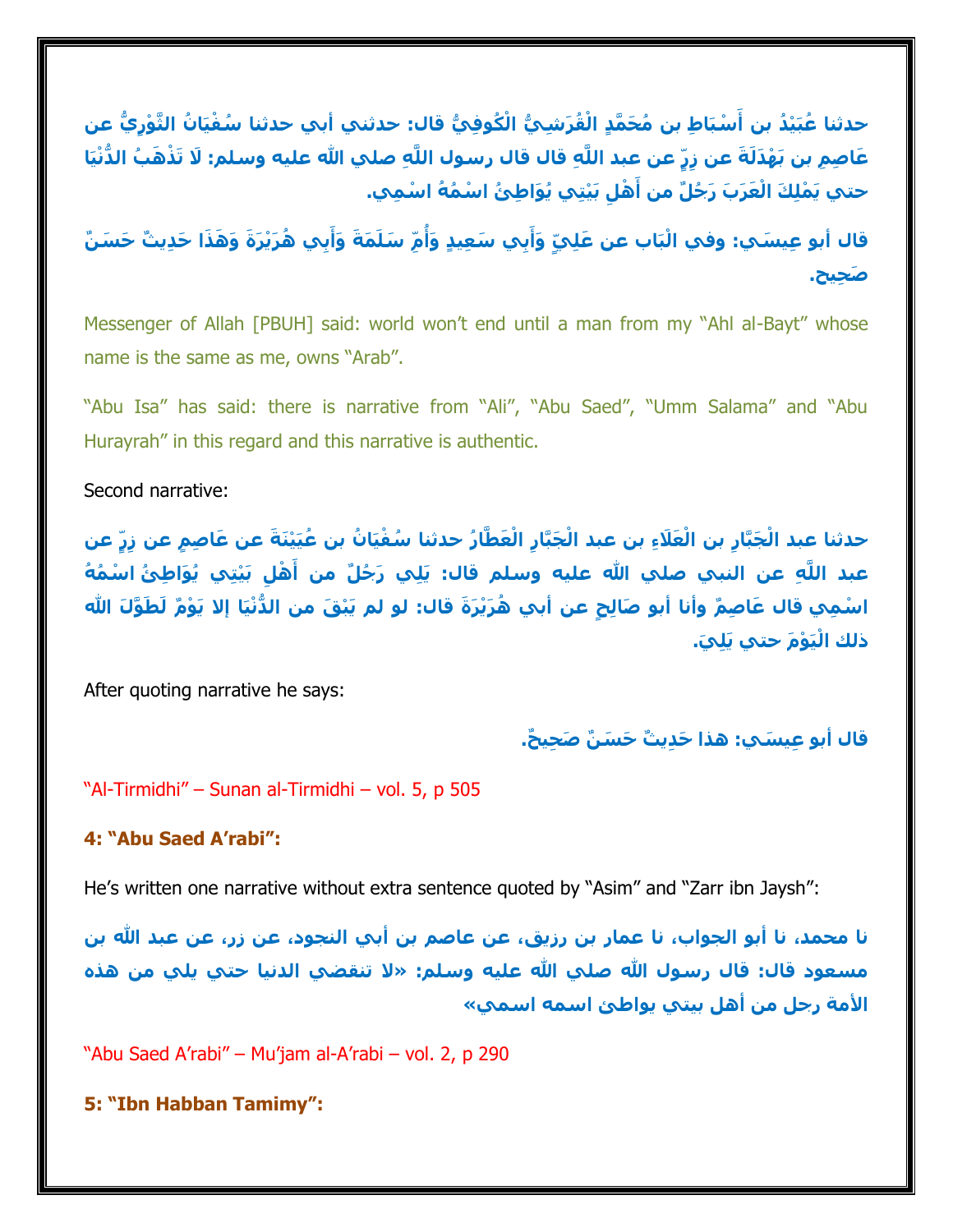He's amongst Sunni well-known scholars and has quoted this narrative from "Asim" without extra:

وَحَدَّثَنَا الْفَضْلُ بْنُ الْحُبَابِ فِي عَقِبِهِ حَدَّثَنَا مُسَدَّدٌ حَدَّثَنَا مُحَمَّدُ بْنُ إِبْرَاهِيمَ أَبُو شِهَابٍ حَدَّثَنَا عَاصِمُ بْنُ بَهْدَلَةَ عَنْ زِرٍّ عَنِ ابْنِ مَسْعُودٍ قَالَ: قَالَ رَسُولُ اللَّهِ صلحِ الله عليه وسلم: لَوْ لَمْ يَبْقَ مِنَ الدُّنْيَا إِلا لَيْلَةٌ لَمَلَكَ فِيهَا رَجُلٌ مِنْ أَهْلِ بَيْتِي اسْمُهُ اسْمِي.

He's also quoted this narrative from "Zarr ibn Hubaysh":

أَخْبَرَنَا مُحَمَّدُ بْنُ أَحْمَدَ بْنِ أَبِي عَوْنٍ الرَّيَّانِيُّ قَالَ حَدَّثَنَا عَلِيُّ بْنُ الْمُنْذِرِ قَالَ حَدَّثَنَا ابْنُ فُضَيْلٍ قَالَ حَدَّثَنَا عُثْمَانُ بْنُ شُبْرُمَةَ عَنْ عَاصِمِ بْنِ أَبِي النَّجُودِ عَنْ زِرٍّ عَنْ عَبْدِ اللَّهِ قَالَ: قَالَ النَّبِيُّ صلحِ الله عليه وسلم: يَخْرُجُ رَجُلٌ مِنْ أُمَّتِي يُوَاطِئُ اسْمُهُ اسْمِي وَخُلُقُهُ خُلُقِي فَيَمْلَؤُهَا **قِ ْسطًا َو َع ْدال َك َما ُملَِئ ْت ظُ ْل ًما َو َج ْو ًرا.**

Messenger of Allah [PBUH] said: a man from my nation whose name is the same as me will appear and fill the world with justice as it's filled with oppression.

"Ibn Habban" – Sahih ibn Habban – vol. 15, p 237

#### **3: quoted by "Huzayfah ibn Yaman":**

"Huzayfah" is one of the companions of messenger of Allah [PBUH] and has quoted this narrative without this sentence "the name of his father is the same as my father's":

#### **1: "Maqdasi Shafi'i"**

وعن حذيفة رضي الله عنه قال: خطبنا رسول الله صلي الله عليه وسلم فذكرنا رسول الله **صلي هللا عليه وسلم بما هو كائن، ثم قال: لو لم يبق من الدنيا إال يوم واحد لطول هللا عز وجل ذلك اليوم، حتي يبعث في رجالً من ولدي اسمه اسمي. فقام سلمان الفارسي رضي هللا عنه فقال: يا رسول هللا، من أي ولدك؟ قال: هو من ولدي هذا، وضرب بيده علي الحسين عليه السالم.**

## **أخرجه الحافظ أبو نعيم، في صفة المهدي.**

"Huzayfah" says: messenger of Allah [PBUH] delivered sermon and told us about what is going happen in future and said: if only one day left from the world, god will make it so long until a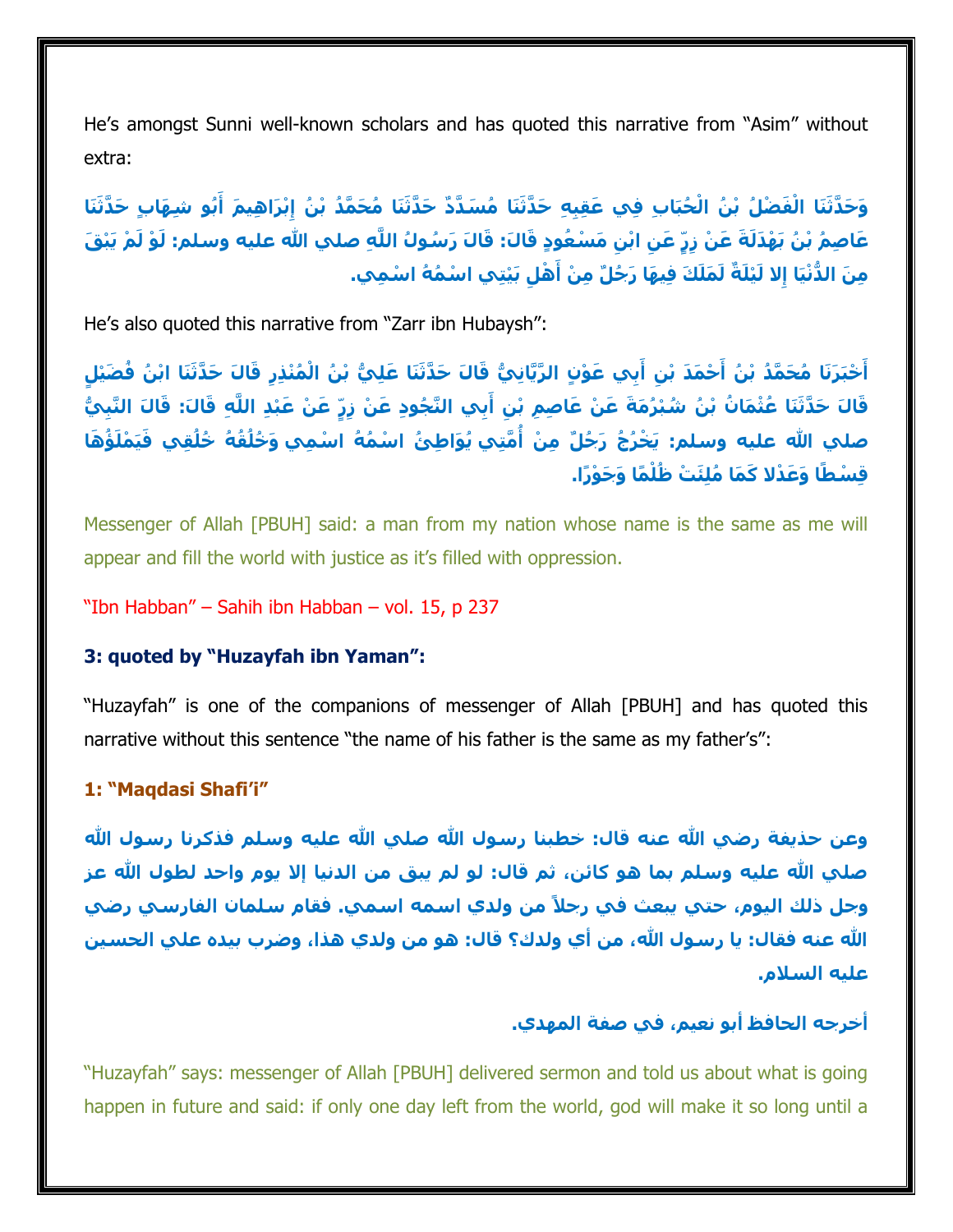man from my children whose name is the same as me, appears on that day and said that he's from the descendent of this child of mine while he was hitting on Husain's shoulder. "Abu Na'im Isfahani" has said this narrative in his book called "Siffat al-Huda".

#### "Al-Maqdasi Shafi'i" – Aqd al-Durar fi Akhbar al-Muntazar – vol. 1, p 82

#### **2: "Muhib al-Din Tabari":**

He's quoted this narrative through "Huzayfah" without extra sentence:

عن حذيفة أن النبي صلى الله عليه وسلم قال لو لم يبق من الدنيا إلا يوم واحد لطول الله **ذلك اليوم حتي يبعث رجال من ولدي إسمه كاسمي فقال سلمان: من أي ولدك يا رسول هللا؟ قال: من ولدي هذا وضرب بيده علي الحسين.**

"Huzayfah" says: messenger of Allah said [PBUH]: if only one day left from this world, god will make it so long until a man from my children whose name is the same as me, appears. "Salman" said: from which one of your children? Prophet Muhammad [PBUH] said: from the descendent of this child of mine and hit his hand on Husain's shoulder.

#### "Al-Tabari" – Zakhi'r al-Uqba – vol. 1, p 136

This narrative has been accepted by "Tabari"; because before this narrative, he's quoted other narratives which say: "Mahdi" is from the child of "Fatimah" [a.s]. After quoting this narrative "Tabari" says:

#### **فيحمل ما ورد مطلقا فيما تقدم علي هذا المقيد.**

Those general narratives that already said are bound up by this narrative. Thus, "Mahdi" is from the descendent of imam "Husain" [a.s].

"Al-Tabari" – Zakha'ir al-Uqba – vol. 1, p 137

#### **3: "Muhammad ibn abi Bakr al-Hanbali":**

وقال الطبراني حدثنا محمد بن زكريا الهلالي حدثنا العباس ابن بكار حدثنا عبد الله بن زياد عن **األعمش عن زر بن حبيش عن حذيفة قال خطبنا النبي صلي هللا عليه وسلم فذكر ما هو**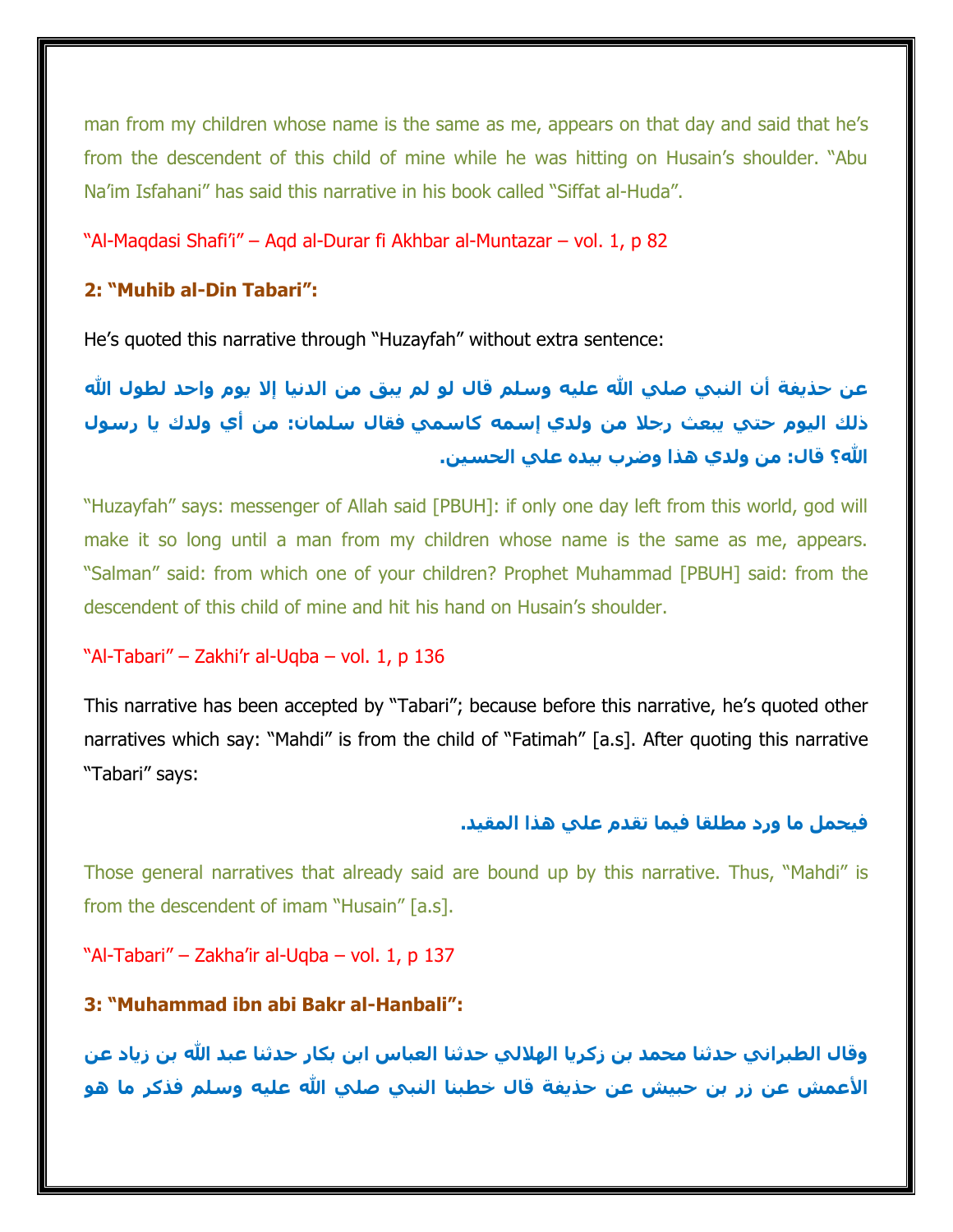**كائن ثم قال لو لم يبق من الدنيا إال يوم واحد لطول هللا ذلك اليوم حتي يبعث رجال من ولدي اسمه اسمي ولكن هذا إسناد ضعيف.**

"Muhammad ibn Abi Bakr al-Hanbali" – al-Minar al-Manif – vol. 1, p 148

#### **4: "Jalal al-Din Suyuti":**

He's amongst well-known Sunni hadith narrators and interpreters and has quoted narrative of "Huzayfah" through "Abu Na'im" as well.

"Al-Suyuti" – al-Hawi al-Fatawa – vol. 2, p 60

#### **4: quoted by "Abdullah ibn Umar":**

"Abdullah ibn Umar", son of the second caliph- is one of guys who have quoted narrative of messenger of Allah [PBUH] without that extra sentence.

"Maqdasi Shafi'i" has written narrative of "Abdullah ibn Umar" in his book:

# وعن عبد الله بن عمر، رضي الله عنهما قال: قال رسول الله صلى الله عليه وسلم: يخرج في **آخر الزمان رجل من ولدي، اسمه كاسمي، وكنيته ككنيتي، يمأل األرض عدال،ً كما ملئت جورا.ً**

"Abdullah ibn Umar" says: messenger of Allah [PBUH] said: a man from my children whose name and nickname are the same as me will appear and fill the world with justice as it's filled with oppression.

"Al-Maqdasi Shafi'i" – Aqd al-Durar fi Akhbar al-Muntazar – vol. 1, p 95

#### **5: Quoted by "Ibn Abbas":**

He's one of sahaba of messenger of Allah [PBUH]. "Zarr ibn Jaysh" has also quoted this narrative from him without this extra sentence: "And name of his father is the same as my father's". Many Sunni scholars have said this narrative in their books. "Abu Saed Shashi" one the hadith narrators has said: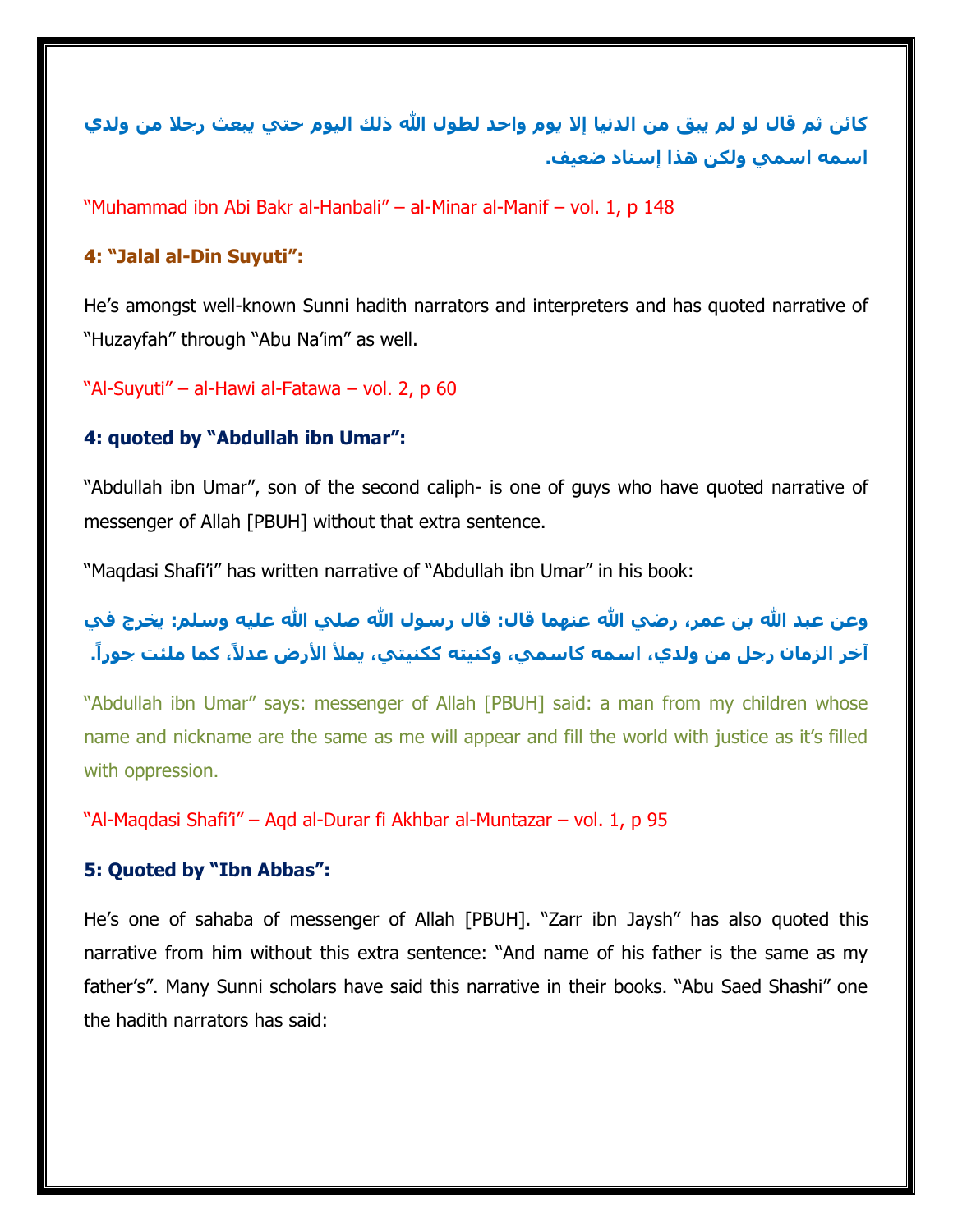**حدثنا ابن أبي خيثمة نا يعقوب بن كعب األنطاكي نا أبي عن عبد الملك بن أبي غنية عن عاصم عن زر عن ابن عباس قال قال رسول هللا صلي هللا عليه وسلم: ال تنقضي الدينا حتي يبعث هللا رجال من أمتي يواطي اسمه اسمي.**

"Ibn Abbas" says: messenger of Allah [PBUH] said: world won't end until a man from my nation whose name is the same as me, appears.

"Al-Shashi" – Musnad al-Shashi – vol. 2, p 111

"Sa'd al-Din Taftazani", one of Sunni scholars says: "authentic narratives hase been quoted about hadrat "Mahdi" [a.s] rising". He quotes narrative of "Ibn Abbas":

**خاتمة مما يلحق بباب اإلمامة بحث خروج المهدي ونزول عيسي صلي هللا عليه وسلم وهما من أشراط الساعة وقد وردت في هذا الباب أخبار صحاح وإن كانت آحادا ويشبه أن يكون حديث خروج الدجال متواتر المعني أما خروج المهدي فعن ابن عباس رضي تعالي عنه أنه قال قال رسول هللا صلي هللا عليه وسلم ال تذهب الدنيا حتي يملك العرب رجل من أهل بيتي يواطيء اسمه اسمي.**

What is related to chapter of imamate is the matter of appearance of "Mahdi" and hadrat "Jesus" descent and these two are amongst signs of resurrection that authentic narratives were quoted in this regard. Narratives regarding "Dajjal" rising are successive in terms of meaning. But as for appearance of "Mahdi", "Ibn Abbas" has quoted from messenger of Allah [PBUH] who said: world won't come to an end until a man from my "Ahl al-Bayt" owns "Arab".

"Sa'd al-Din Taftazani" – Sharh al-Maqasid – vol. 2, p 307

## **6: Quoted by "Abu Saed Khederi":**

He's quoted narrative of messenger of Allah [PBUH] without this extra sentence "And his father's name is the same as my father's".

"Ibn Himad" quotes this narrative from "Abu Saed Khederi":

**حدثنا الوليد عن أبي رافع عمن حدثه عن أبي سعيد الخدري رضي هللا عنه عن النبي صلي هللا عليه وسلم قال اسم المهدي اسمي.**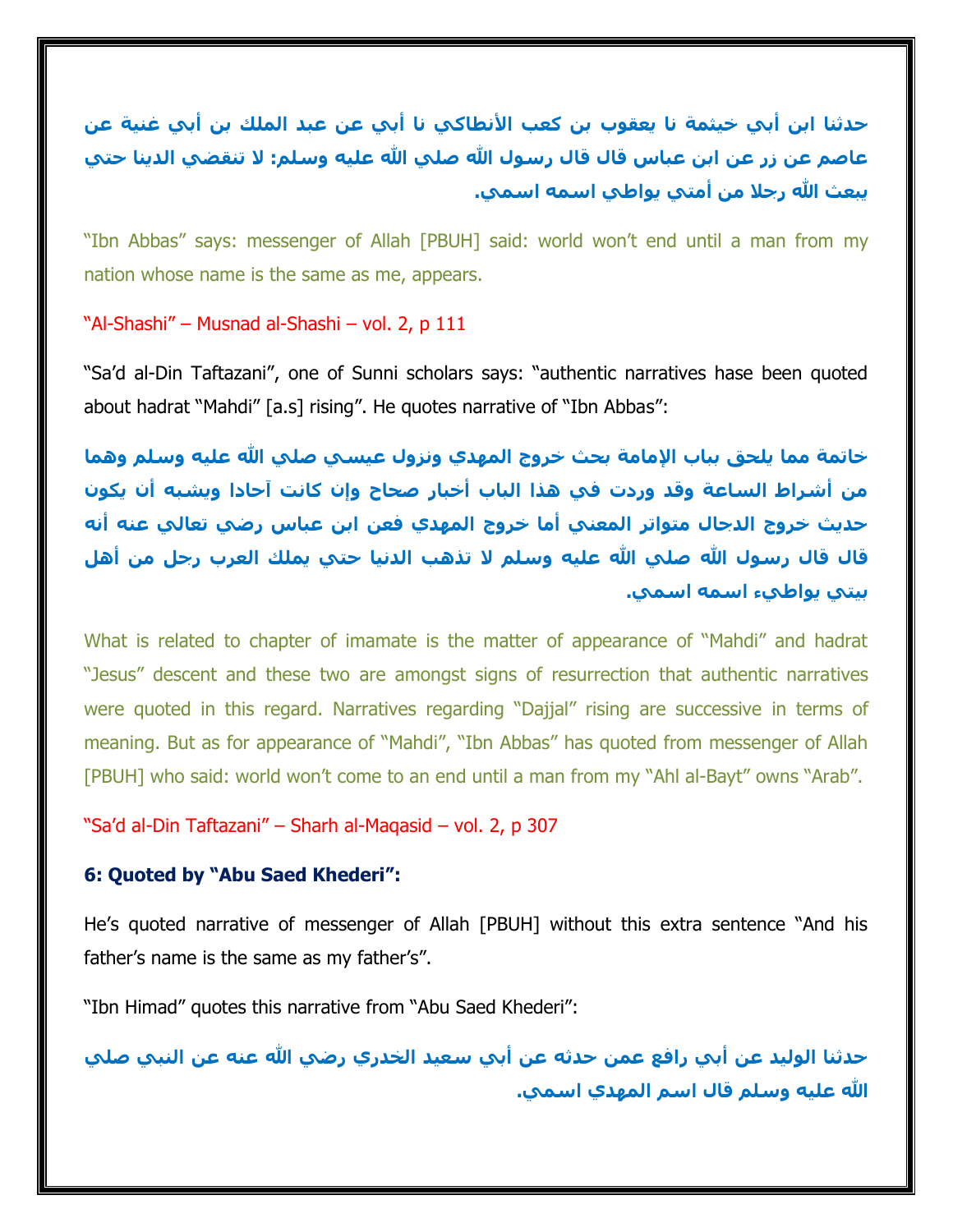"Ibn Himad" – Kitab al-Fitan – vol. 1, p 368

#### **7: Quoted by commander of the faithful Ali [a.s]:**

#### **1: "Ibn Dawud Sajestani" in "Sunan":**

"Abu Dawud" quotes a narrative from commander of the faithful Ali [a.s] {there is different about document of this narrative} in his "Al-Sunan" book:

قال أبو دَاوُد حُدَّثْتُ عن هَارُونَ بن الْمُغيرَة قال ثنا عَمْرُو بن أبي قَيْس عن شُعَيْب بن خَالد عن أبي إسحاق قال قال عَلِيٌّ رضي الله عنه وَنَظَرَ إلي ابنة الْخَسَنِ فقال إِنَّ ابْنِي هذا سَيِّدٌ كما سَمَّاهُ النبي صلى الله عليه وسلم وَسَيَخْرُجُ من صُلْبِهِ رَجُلٌ يُسَمَّي بِاسْمِ نَبِيِّكُمْ يُشْبِهُهُ في الْخُلُقِ ولا يُشْبِهُهُ في الْخَلْقِ ثُمَّ ذَكَرَ قِصَّةً يَمْلَأُ الْأَرْضَ عَدْلًا

Commander of the faithful [a.s] looked at his son "Hassan" and said: my son is master as Prophet Muhammad [PBUH] gave him such title and there will be man from his descendent whose name is the same as Messenger of Allah [PBUH] and his behavior is like him but his appearance is different than him, then he said a story and said: he'll fill the earth with justice!

"Al-Sajestani" – Sunan – vol. 4, p 108

#### **2: "Na'im ibn Hemad":**

He quotes in his "Al-Fitan" book that hadrat "Ali" [a.s] said:

**حدثنا غير واحد عن ابن عياش عمن حدثه عن محمد بن جعفر عن علي بن أبي طالب رضي هللا عنه قال سمي النبي صلي هللا عليه وسلم الحسن سيدا وسيخرج من صلبه رجل اسمه اسم نبيكم يمأل األرض عدال كما ملئت جورا.**

"Naim ibn Hemad" – kitab al-Fitan – vol. 1, p 374

#### **Result of first part:**

Narrative that has been quoted from messenger of Allah [PBUH] about hadrat Mahdi's [a.s] name and agrees with Shias' opinion – without this extra sentence "and his father's name is the same as my father's"- has also been quoted in Sunni resources through different persons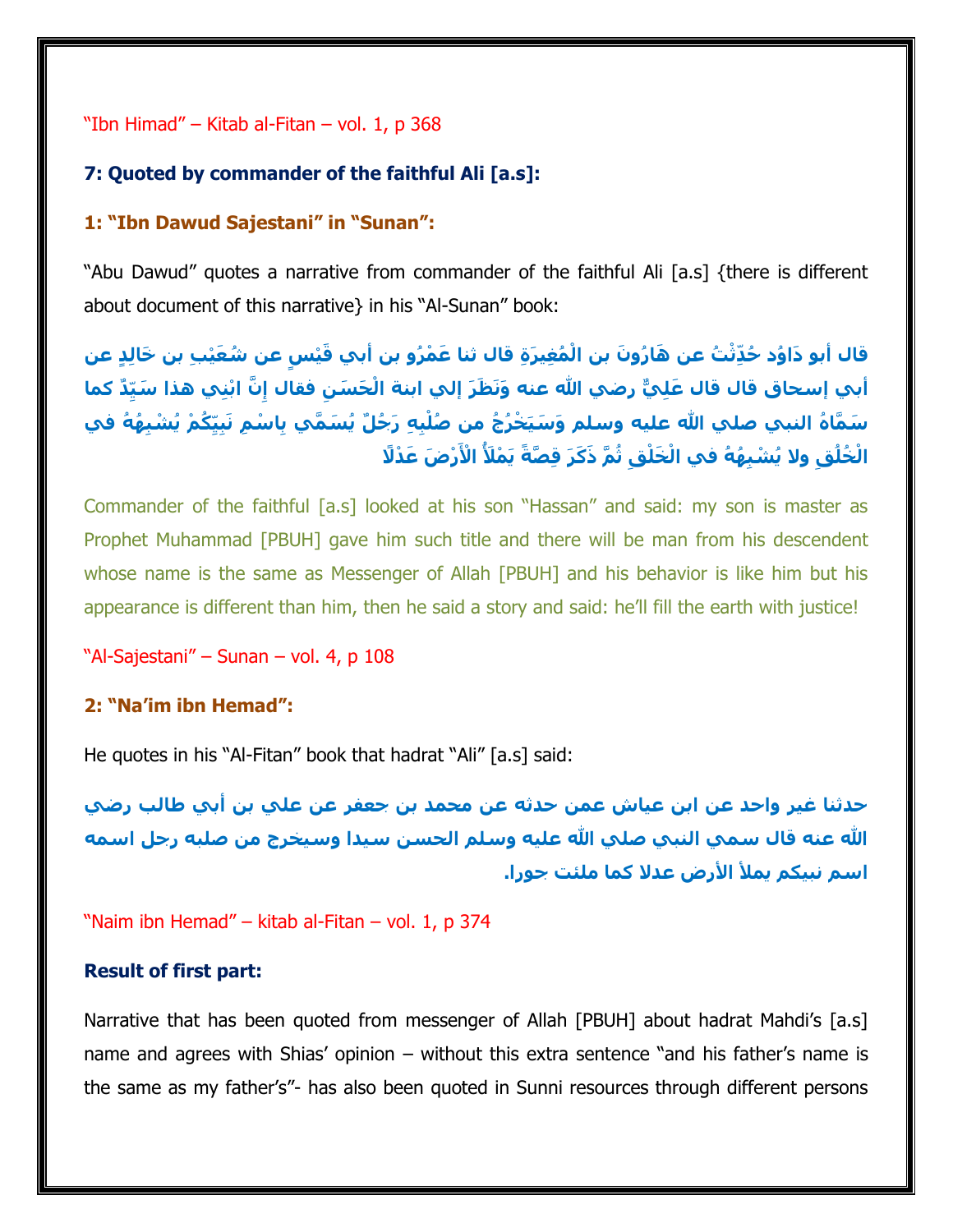and as Sunni scholars have admitted and according to their principles document of messenger of Allah's [PBUH] narrative that reaches to "Abu Hurayrah" and the document that reaches to "Abdullah ibn Masud" quoted by "Amr ibn Marrah", are authentic. The same goes for the document of narrative that reaches to "Abdullah ibn Masud" quoted by "Asim ibn Buhdalah" is authentic but "Asim" is "Muztarab al-Hadith" {he's sometimes quoted this hadith with extra and sometimes without it}.

And other quotations confirm this narrative. Thus, this group of narratives that doesn't have this extra sentence "and name of his father is the same as ma father's", is emphasized and has been quoted in successive way.

So, this saying of what "Ibn Taymiyah" and his followers that Shias have deleted this extra sentence from the end of the narrative messenger of Allah [PBUH] and have distorted it, only shows that they don't know what's written in Sunni books and their own resources or they try to hide the truth.

# **Second part: Sunni narratives with extra sentence "And his father's name is the same as my father's name"**

#### **1: studying document of these narratives:**

First group of narratives were narratives without this extra sentence at the end "and his father's name is the same as my father's name", it was proved that according to Sunni principles their document is authentic and even reaches to successive.

But second group of narratives that have been relied on against Shia are mostly invalid and have no value that we study their document:

#### **1: quoted by "Tamim Dari" from messenger of Allah [PBUH]:**

"Ibn Habban" quotes this narrative in his book:

**)عبد هللا بن السري المدائني( روي عن أبي عمران الجوني عن مجالد بن سعيد عن الشعبي**  عن تميم الداري قال: قلت يا رسول الله رأيت للروم مدينة يقال لها أنطاكية ما رأيت أكثر مطرا **منها فقال النبي)ص(: نعم وذلك أن فيها التوراة وعصا موسي ورضراض األلواح وسرير**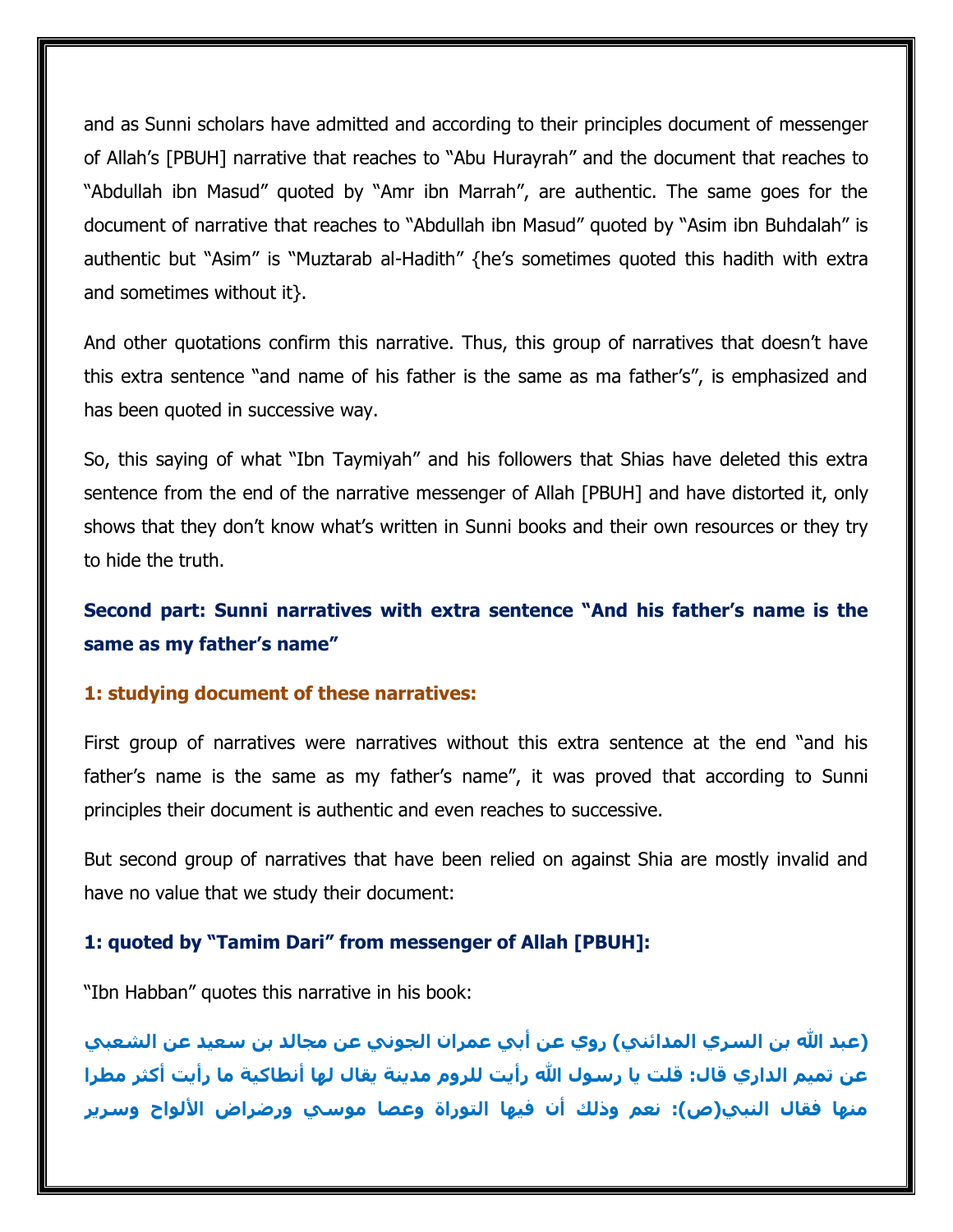**سليمان بن داود في غار... فال تذهب األيام وال الليالي حتي يسكنها رجل من عترتي اسمه اسمي واسم أبيه اسم أبي يشبه خلقه لخلقي وخلقه خلقي يمأل الدنيا قسطا وعدال كما ملئت ظلما وجورا.**

"Tamim Dari" says: I said to messenger of Allah [PBUH]: I saw a city in "Roma" called "Al-Takiyah" that rains a lot. messenger of Allah [PBUH] said: Yes, it does. "Torah", staff of "Moses", pieces of tablets and "Solomon" throne are in there cave…. Days and nights wouldn't pass until a man from my "Ahl al-Bayt" resides there. His name is the same as me and his father's name is like my father's name and he's similar to me in creation and attitude and will fill the earth with justice as it's filled with oppression.

"Ibn Habban" – Al-Majrouhin men al-Muhaddithin – vol. 2, p 34

#### **"Ibn Habban" and other Sunni scholars admit that this narrative is faked:**

Before quoting above narrative from "Tamim Dari", "Ibn Habban" says about "Abdullah Siri": he quotes weird narratives from "Abu Umran Jouni" which are faked and quoting them isn't permissible:

**عبد هللا بن السري المدائني شيخ يروي عن أبي عمران الجوني العجائب التي ال يشك من هذا الشأن صناعته أنها موضوعة ال يحل ذكره في الكتب إال علي سبيل اإلنباه عن أمره لمن ال يعرفه، روي عن أبي عمران الجوني عن مجالد بن سعيد عن الشعبي عن تميم الداري قال...: حتي يسكنها رجل من عترتي اسمه اسمي واسم أبيه اسم أبي....**

"Abdullah ibn Siri Mada'ini" is a sheikh who has quoted strange things from "Abi Umran Jouni" that have certainly faked by himself and quoting these narratives in books isn't permissible; unless quoting them make others to understand who he is. Then he quotes above narrative…

"Ibn Habban" – al-Majrouhin men al-Muhaddithin – vol. 2, p 34

Before quoting this narrative from "Tamim Dari", "Shams al-Din al-Dhahabi" and "Jalal al-Din Suyuti" say about him the same thing that "Ibn Habban" said:

**قال ابن حبان: عبد هللا يروي عن أبي عمران الجوني العجائب التي ال تشك أنها موضوعة.**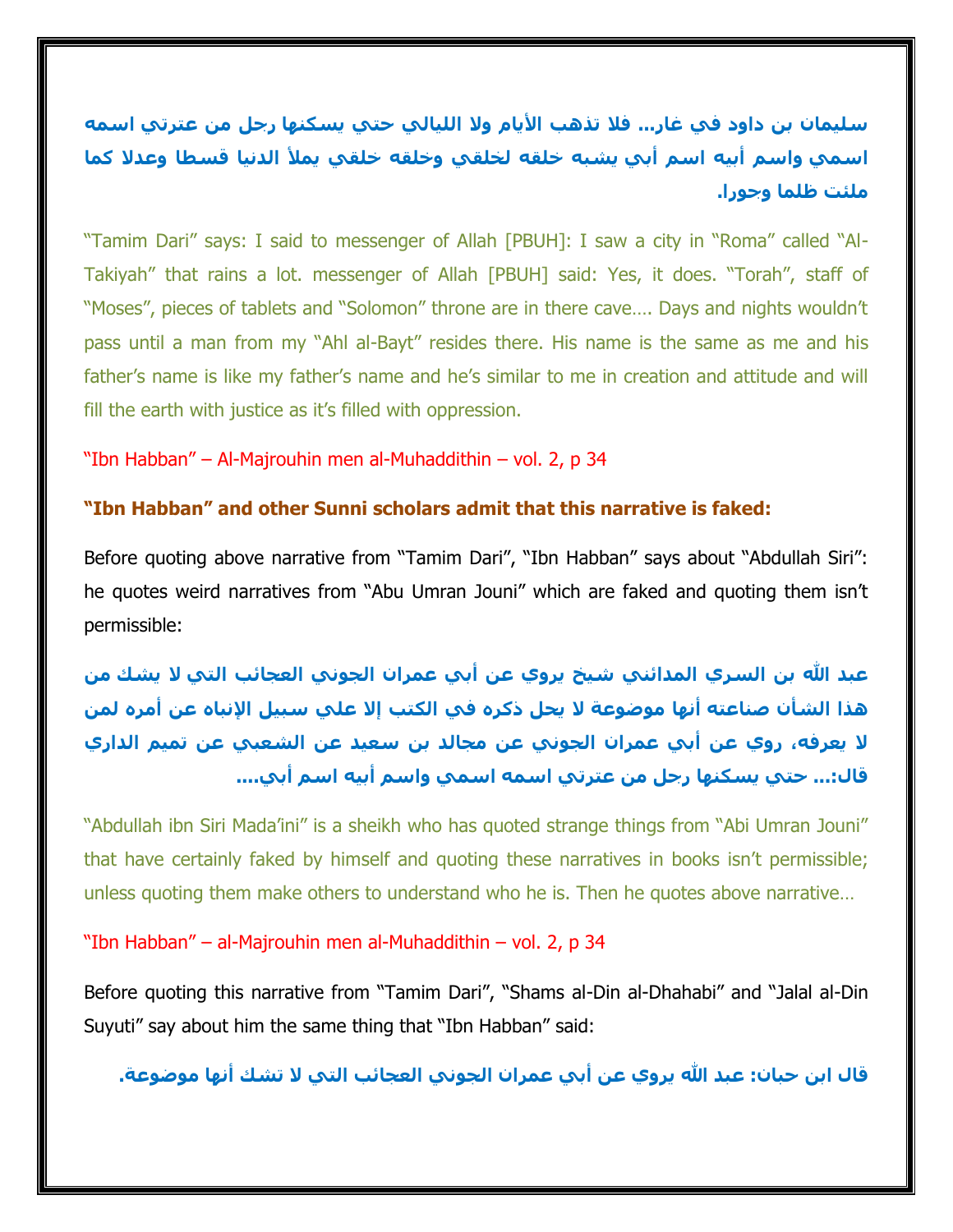"Al-Dhahabi" – Mizan al-I'tidal – vol. 4, p 106

"Abu al-Faraj ibn al-Jawzi" says about this narrative:

## **هذا حديث ال يصح عن رسول هللا.**

It's not true that this narrative was said by messenger of Allah [PBUH].

"Ibn al-Jawzi" – al-Mozoua't – vol. 1, p 362

## **2: quoted by "Qurrah ibn Iyas al-Mazani" from messenger of Allah [PBUH]:**

One of those who have quoted this narrative is "Muawiyah ibn Qurrah" who has quoted it from his father. "Ibn Asakir" and "Tabari" have reported it as follow:

حدثنا محمد بن عَبْدُوِسٍ بن كَامِلٍ السِّرَاجُ ثنا أَحْمَدُ بن مُحَمَّدِ بن نِيزَكٍ ح وَحَدَّثَنَا أَحْمَدُ بن مُحَمَّدِ بن صَدَقَةَ ثنا محمد بن يحيي الأَزْدِيُّ قَالا ثنا دَاوُدُ بن الْمُحَبَّرِ بن قَحْذَمَ حدثني أبي الْمُحَبَّرُ بن قَحْذَمَ عن مُعَاوِيَةَ بن قُرَّةَ عن أبيه قال: قال رسول اللَّهِ صلي اللَّهُ عليه وسلم: لَتُمْلأَنَّ الأَرْضُ ظُلْمًا وَجَوْرًا كما مُلِئَتْ قِسْطًا وَعَدْلا حتي يَبْعَثَ اللَّهُ رَجُلا مِنِّي اسْمُهُ اسْمِي وَاسْمُ أبيه اسْمُ أبي فَيَمْلأَهَا قِسْطًا وَعَدْلا كما مُلِئَتْ ظُلْمًا وَجَوْرًا يَلْبَتُ فِيكُمْ سَبْعًا أو ثَمَانِيًا فَإِنْ كَثُرَ فَتِسْعًا لا **ْر ُض شيئا من نَبَاتِ َها. تَ ْمَن ُع ال َّس َماُء َق ْط ِر َها َوال األَ**

"Muawiyah ibn Qurrah" has quoted from his father that messenger of Allah [PBUH] said: indeed, earth will be filled with oppression as it's filled with justice, then a man from my dynasty whose name is the same as me and his father's name is like my father's name, will appear and fill the earth with justice as it's filled with oppression. He'll stay amongst you seven to eight years or more, sky won't withdraw its rain and earth won't withdraw it plants.

"Al-Tabarani" – al-Mu'jam al-Kabir – vol. 19, p 32 /// "Ibn Asakir" – The history of Damascus – vol. 49, p 296

**Confession of Sunni scholars to the invalidity of this narrative:**

After quoting this narrative in "Feiz al-Qadir" book, "Al-Manawi" says: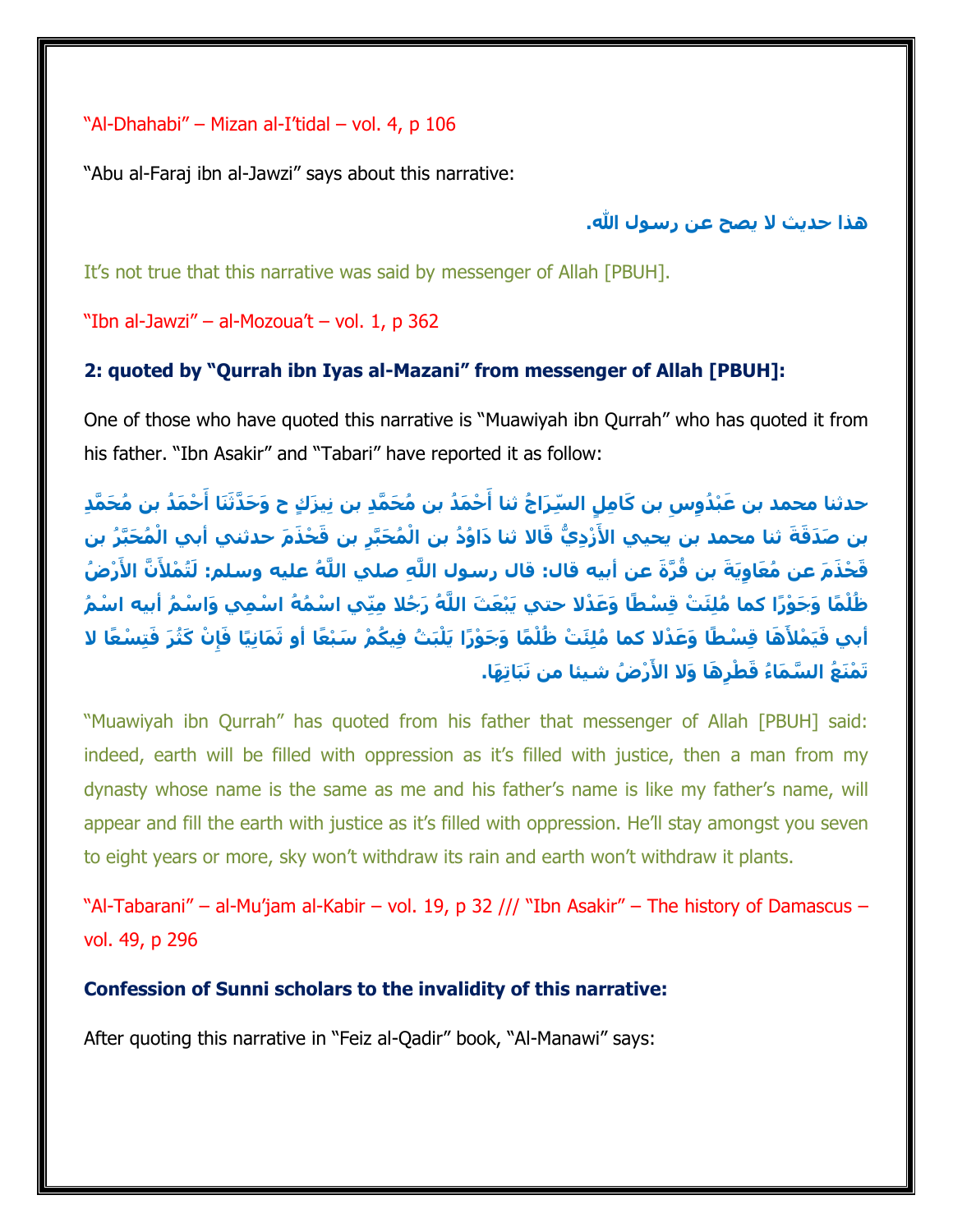**لتمألن األرض جورا وظلما الجور الظلم يقال جار في حكمه جورا إذا ظلم فجمع بينهما إشارة إلي أنه ظلم بالغ مضاعف فإذا ملئت جورا وظلما يبعث هللا رجال مني أي من أهل بيتي اسمه اسمي واسم أبيه اسم أبي فيملؤها عدال وقسطا العدل خالف الجور وكذا القسط وجمع بينهما لمثل ما تقدم في ضده كما ملئت جورا وظلما فال تمنع السماء شيئا من قطرها وال األرض شيئا من نباتها يمكث فيكم سبعا أو ثمانيا فإن أكثر فتسعا يعني من السنين وهذا هو المهدي المنتظر خروجه آخر الزمان البزار طب وكذا في األوسط عن قرة بن إياس المزني بضم الميم وفتح الزاي قال الهيثمي رواه من طريق داود بن المحبر عن أبيه وكالهما ضعيف**

"Haythami" says that he's quoted this narrative from "Dawud ibn Muhbar" and him from his father and both of them aren't reliable!

"Al-Manawi" – Faiz al-Qadir – vol. 5, p 262

#### **3: quoted by "Abu Tufayl" from messenger of Allah [PBUH]:**

One of those who have quoted this narrative is "Abu Tufayl", but there is fault in the document of this narrative:

"Ibn Himad" has reported this narrative with this document:

# **حدثنا الوليد ورشدين عن ابن لهيعة عن إسرائيل بن عباد عن ميمون القداح عن أبي الطفيل رضي هللا عنه أن رسول هللا)ص( قال: المهدي اسمه اسمي واسم أبيه اسم أبي.**

"Abu Tufayl" has been quoted that messenger of Allah [PBUH] said: Mahdi's name is the same as me and name of his father is my father's name.

#### "Na'im ibn Himad" – Kitab al-Fitan – vol. 1, p 368

Document of this narrative is invalid; because there are narrators in its document who are known unreliable by Sunni scholars of "Rijal" science and some of them are unknown. So, this narrative is invalid and couldn't be relied on:

## **1: "Abdullah ibn Lahi'ah":**

"Al-Dhahabi" says about him: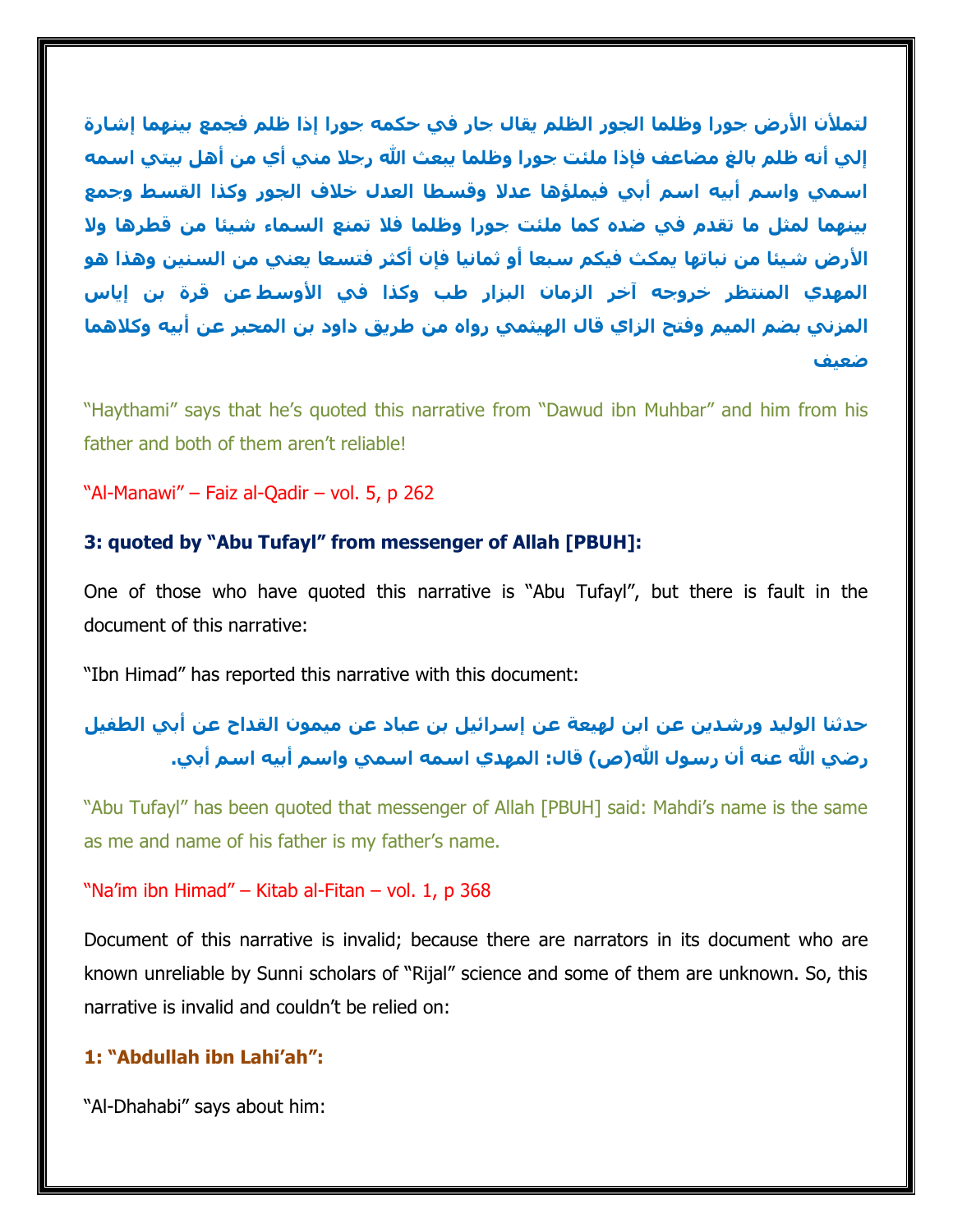**عبد هللا بن لهيعة أبو عبد الرحمن الحضرمي... ضعف... قلت العمل علي تضعيف حديثه توفي 174 د ت ق**

"Abdullah ibn Lahi'ah"… is unreliable and narratives quote by him are invalid.

"Al-Dhahabi" – Al-Kashif – vol. 1, p 2929

## **2: "Maymoun Qaddah":**

His full name is "Maymoun ibn Dawud ibn Saed ibn Qaddah" and Sunni scholars of "Rijal" science haven't written his biography and he's unknown for them, but "Khair al-Din Zirkili" says that he's amongst leaders of "Isma'iliyah" sect and says that he would pretend to be Shia but in fact, he was infidel:

**ميمون بن داود بن سعيد، القداح: رأس الفرقة )الميمونية( من اإلسماعيلية. في نسبه وسيرته اضطراب، قيل: اسم أبيه ديصان، أو غيالن. وفي اإلسماعيلية من ينسبه إلي سلمان الفارسي. كان يظهر التشيع ويبطن الزندقة. ولد بمكة وانتقل إلي االهواز. واتصل بمحمد الباقر وابنه جعفر الصادق. روي عنهما.ويقال: إنه أدرك محمد ابن إسماعيل بن جعفر، وأدبه ولقنه مذهب الباطنية.**

"Al-Zirkili" – al-A'lam – vol. 7, p 341

## **4: quoted by "Abdullah ibn Masud" from messenger of Allah [PBUH]:**

One those who is in the document of this narrative is "Abdullah ibn Masud", one of the companions of Prophet Muhammad [PBUH], this narrative has been quoted from him in two ways:

# **1: first quotation: "Hakim Nishapuri" has quoted in "Al-Mustadrak" book from "Alqama ibn Qais" and "Ubaydah Salmani" from "Abdullah Ibn Masud":**

First quotation is written in "Al-Mustadrak" book:

**أخبرني أبو بكر بن دارم الحافظ بالكوفة ثنا محمد بن عثمان بن سعيد القرشي ثنا يزيد بن محمد الثقفي ثنا حبان بن سدير عن عمرو بن قيس المالئي عن الحكم عن إبراهيم عن**  علقمة بن قيس وعبيدة السلماني عن عبد الله بن مسعود رضي الله عنه قال أتينا رسول الله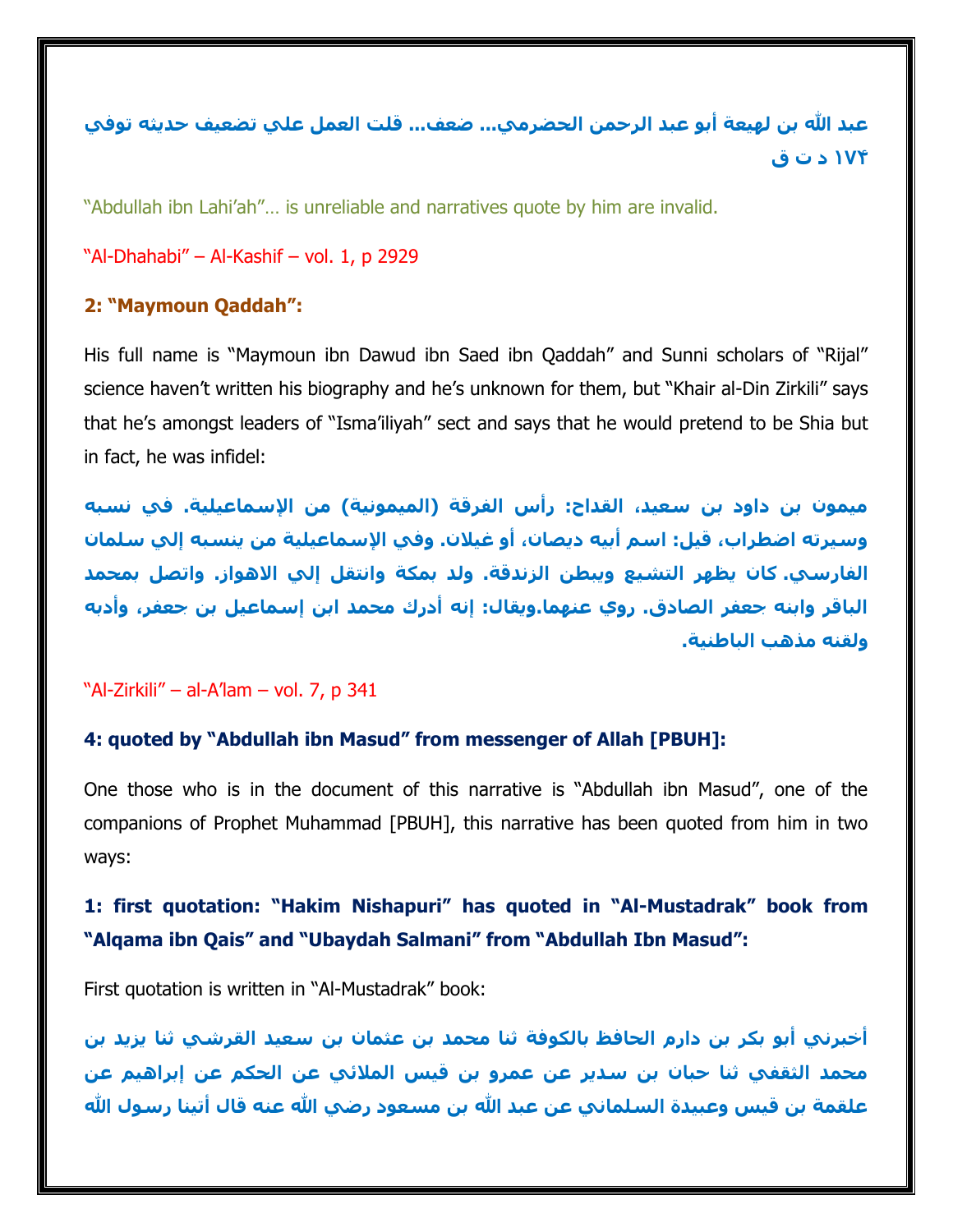**صلي هللا عليه وسلم فخرج إلينا مستبشرا يعرف السرور في وجهه فما سألناه عن شيء إال أخبرنا به وال سكتنا إال إبتدأنا حتي مرت فتية من بني هاشم فيهم الحسن والحسين فلما رآهم التزمهم وانهملت عيناه فقلنا يا رسول هللا ما نزال نري في وجهك شيئا نكرهه فقال إنا أهل بيت اختار هللا لنا اآلخرة علي الدنيا وأنه سيلقي أهل بيتي من بعدي تطريدا وتشريدا في البالد حتي ترتفع رايات سود من المشرق فيسألون الحق فال يعطونه ثم يسألونه فال يعطونه ثم يسألونه فال يعطونه فيقاتلون فينصرون فمن أدركه منكم أو من أعقابكم فليأت إمام أهل بيتي ولو حبوا علي الثلج فإنها رايات هدي يدفعونها إلي رجل من أهل بيتي يواطئ اسمه اسمي واسم أبيه اسم أبي فيملك األرض فيمألها قسطا وعدال كما ملئت جورا وظلما.**

"Abdullah ibn Masud" has been quoted that we went to messenger of Allah [PBUH], he came out happily and answered any question that we asked him and whenever we remained silent, he broke out conversation until a group of "Bani Hashim" youth including "Hassan" and "Husain" was passing by, after seeing them, messenger of Allah [PBUH] accompanied them with tearful eyes! We told him: O messenger of Allah [PBUH]! We see something on your face that upsets us! He said: we're dynasty that god has preferred hereafter to world for us and after me, my "Ahl al-Bayt" will see homelessness and loneliness in their homeland until black flags appear from east, they demand right, but they're not given. They demand again but they're not given, they demand for the third time, but they're not given and they will fight and win. Each of you or your descendent that see that day shall come to the imam of my "Ahl al-Bayt" even if he has to crawl on snow, because they're guidance flags which will be given to one of my "Ahl al-Bayt" whose name is the same as me and his father's name is like my father's name, he'll own the earth and fill it with justice as it's filled with oppression.

"Al-Mustadrak alaa al-Sahihayn" – vol. 4, p 511

#### **Studying document of this narrative:**

There are several faults in the document of this narrative:

1: "Ahmad ibn Muhammad ibn al-Siri ibn Yahya ibn abi Darim" is in its document who is known as liar by Sunni scholars:

"Al-Dhahabi" says about him: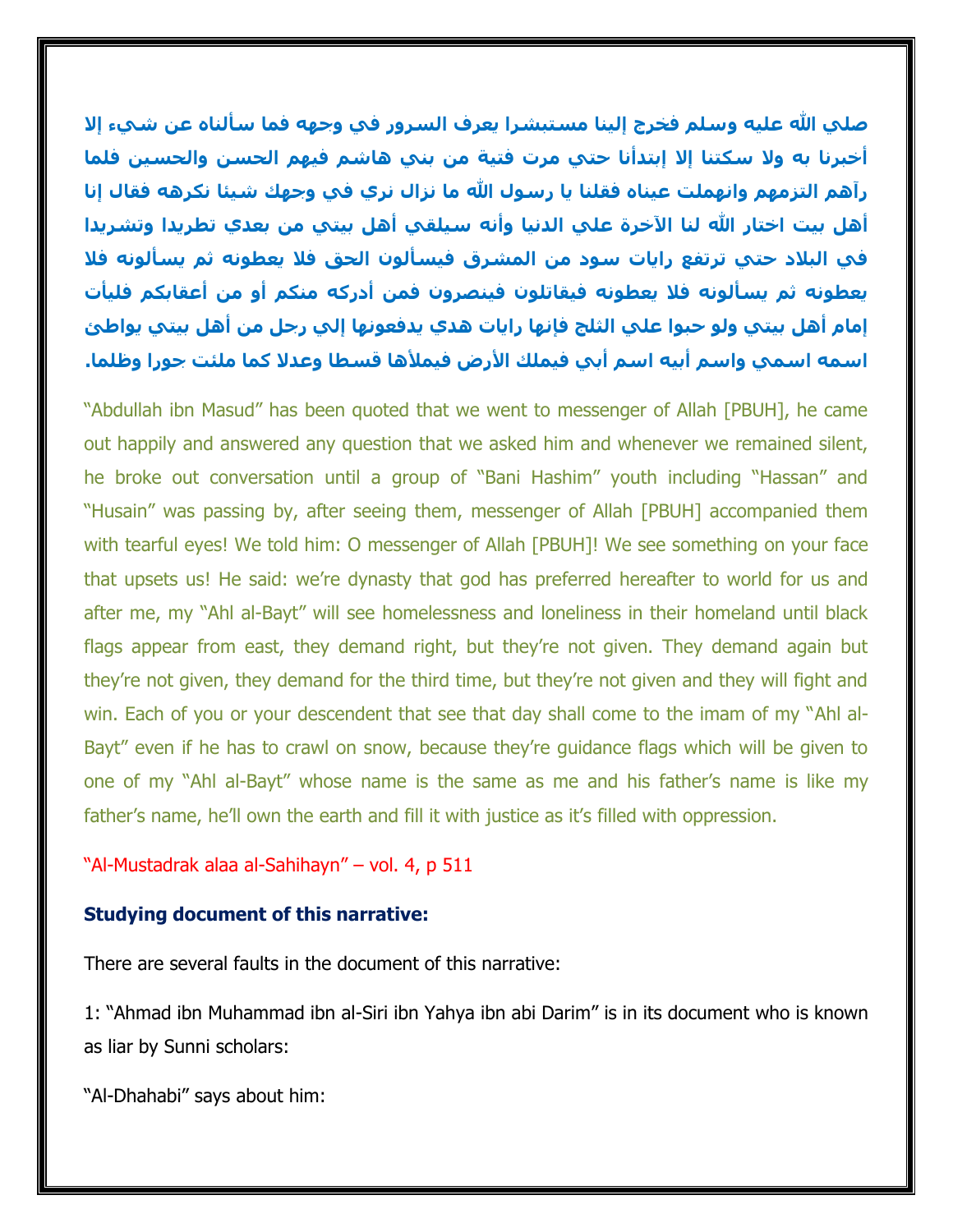**أحمد بن محمد بن السري بن يحيي بن أبي دارم المحدث أبو بكر الكوفي الرافضي الكذاب مات في اول سنة سبع وخمسين وثالثمائة وقيل انه لحق إبراهيم القصار حدث عن أحمد بن موسي والحمار وموسي بن هارون وعدة روي عنه الحاكم وقال رافضي غير ثقة**

"Hakim Nishapuri" has quoted narrative from him and said that he's "Rāfiḍī" and unreliable.

"Al-Dhahabi" – Mizan al-I'tidal – vol. 1, p 283

2: "Muhammad ibn Uthman ibn Saed" is in the document of this narrative and he's unknown:

And… that's why even "Hakim Nishapuri" hasn't said that this narrative is authentic.

**2 second quotation: from "Asim" from "Zarr ibn Hubaish" from "Abdullah ibn Masud":**

This quotation has numerous contents that we'll mention them:

#### **First content:**

**حدثنا ابن عيينة عن عاصم عن زر عن عبد هللا عن النبي صلي هللا عليه وسلم قال: المهدي يواطيء اسمه اسمي واسم أبيه اسم أبي.**

"Ibn Masud" says: messenger of Allah [PBUH] said: Mahdi's name is my name and his father's name is like my father's name.

Notable point in this reporting is that after quoting this narrative "Ibn Himad" says:

## **وسمعته غير مرة ال يذكر اسم أبيه.**

I've heard this narrative without this sentence "and his father's name is the same as my father's name", several times.

"Na'im ibn Himad" – Kitab al-Fetan – vol. 1, p 367

**Second content:**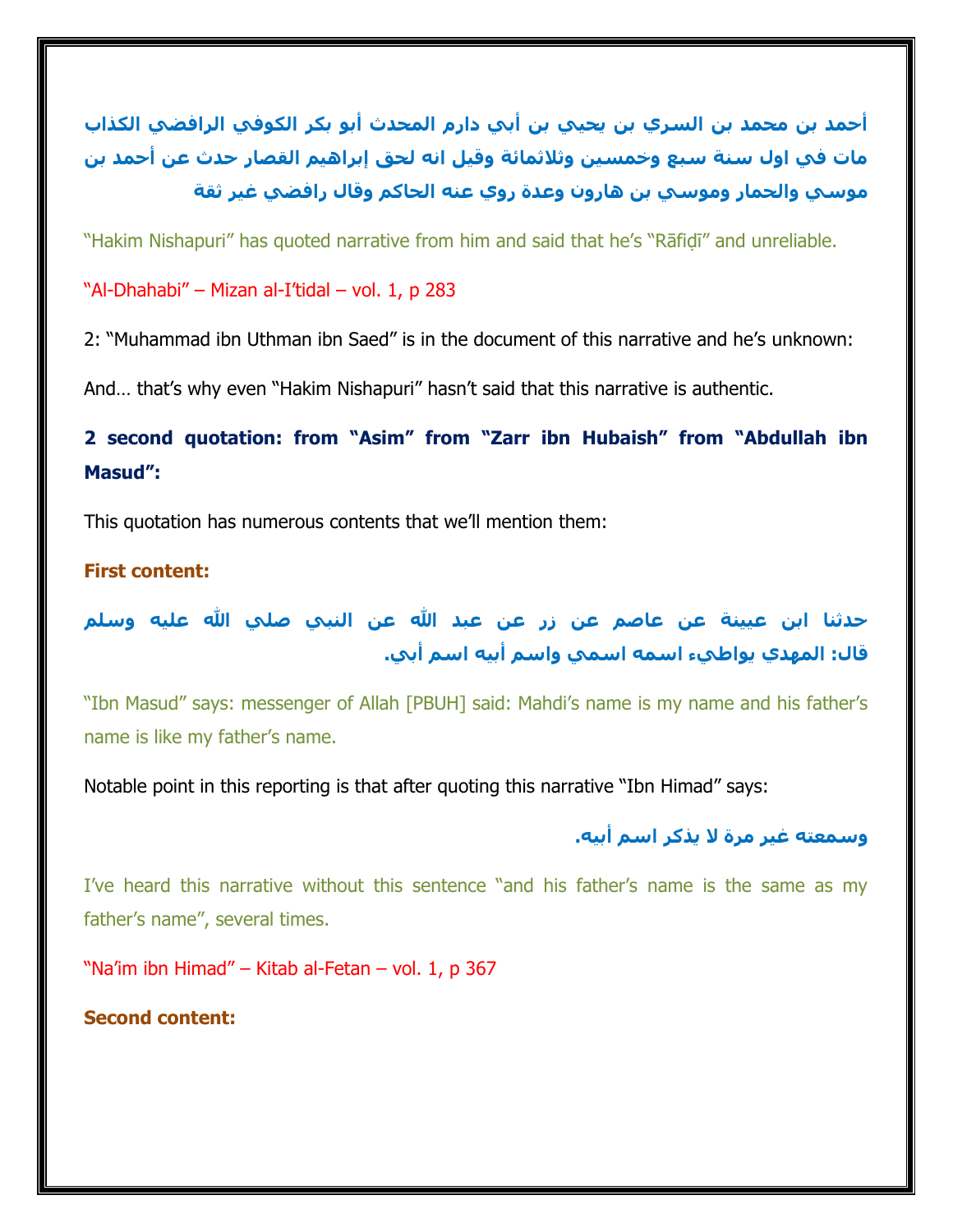حدثنا الْفَضْلُ بن دُكَيْنٍ قال: حدثنا فِطْرٌ عن عاصم عن زِرٍّ عن عبد اللهِ قال: قال رسول الله (ص): لاَ تَذْهَبُ الدُّنْيَا حتي يَبْعَثَ اللَّهُ رَجُلاً من أَهْلِ بَيْتِي يُوَاطِئُ اسْمُهُ اسْمِي وَاسْمُ أبيه **ا ْس َم أبي.**

"Abdullah ibn Masud" says: messenger of Allah [PBUH] said: world won't come to an end until a man from my "ahl al Bayt" whose name is my name and his father's name is the same as father's name, appears

"Ibn abi Shaybah" – al-Musannaf – vol. 7, p 513 /// "al-Tabarani" – al-Mu'jam al-Kabir – vol. 10, p 133 /// "Hakim Nishapuri" – al-Mustadrak alaa al-Sahihayn – vol. 4, p 488

#### **Third content:**

حدثنا الْعَبَّاسُ بن مُحَمَّدٍ الْمُجَاشِعِيُّ الأَصْبَهَانِيُّ ثنا محمد بن أبي يَعْقُوبَ الْكِرْمَانِيُّ ثنا عُبَيْدُ اللَّهِ بن مُوسَبٍ عن زَائِدَةَ عن عَاصِمٍ عن زِرٍّ عن عبد اللَّهِ قال: قال رسول اللَّهِ صلى اللَّهُ عليه وسلم: لو لم يَبْقَ مِنَ الدُّنْيَا إِلا يَوْمٌ لَطَوَّلَ اللَّهُ ذلك الْيَوْمَ حتبي يَبْعَثَ اللَّهُ فيه رَجُلا مِنِّي أو من أَهْلِي أَهْلِ بَيْتِي يواطيء اسْمُهُ اسْمِي وَاسْمُ أبيه اسْمَ أبي.

Messenger of Allah [PBUH] said: if only one day left from this world, god will make it too long until a man from me or from my "Ahl al-Bayt" whose name is my name and his father's name is the same as my father's name, appears.

"Al-Sajestani" – Sunan ibn Dawud – vol. 4, p 106 /// "Al-Tabarani" – al-Mu'jam al-Kabir – vol. 10, p 135

#### **Fourth content:**

أَخْبَرَنَا الْحُسَيْنُ بْنُ أَحْمَدَ بْنِ بِسْطَامٍ بِالأُبُلَّةِ قَالَ حَدَّثَنَا عَمْرُو بْنُ عَلِيّ بْنِ بَحْرٍ قَالَ: حَدَّثَنَا ابْنُ مَهْدِيّ عَنْ سُفْيَانَ عَنْ عَاصِمِ عَنْ زِرّ عَنْ عَبْدِ اللَّهِ قَالَ: قَالَ رَسُولُ اللَّهِ صلحِ الله عليه وسلم: لا تَقُومُ السَّاعَةُ حَتَّي يَمْلِكَ النَّاسَ رَجُلٌ مِنْ أَهْلِ بَيْتِي يُوَاطِئُ اسْمُهُ اسْمِي وَاسْمُ أَبِيهِ اسْمَ **بِي َ َفيَ أ ْملَ ُؤ َها قِ ْسطًا َو َع ْدال.**

Messenger of Allah [PBUH] said: resurrection won't be set up until a man whose name is my name and his father's name is my father's owns people's affairs. He'll fill the earth with justice.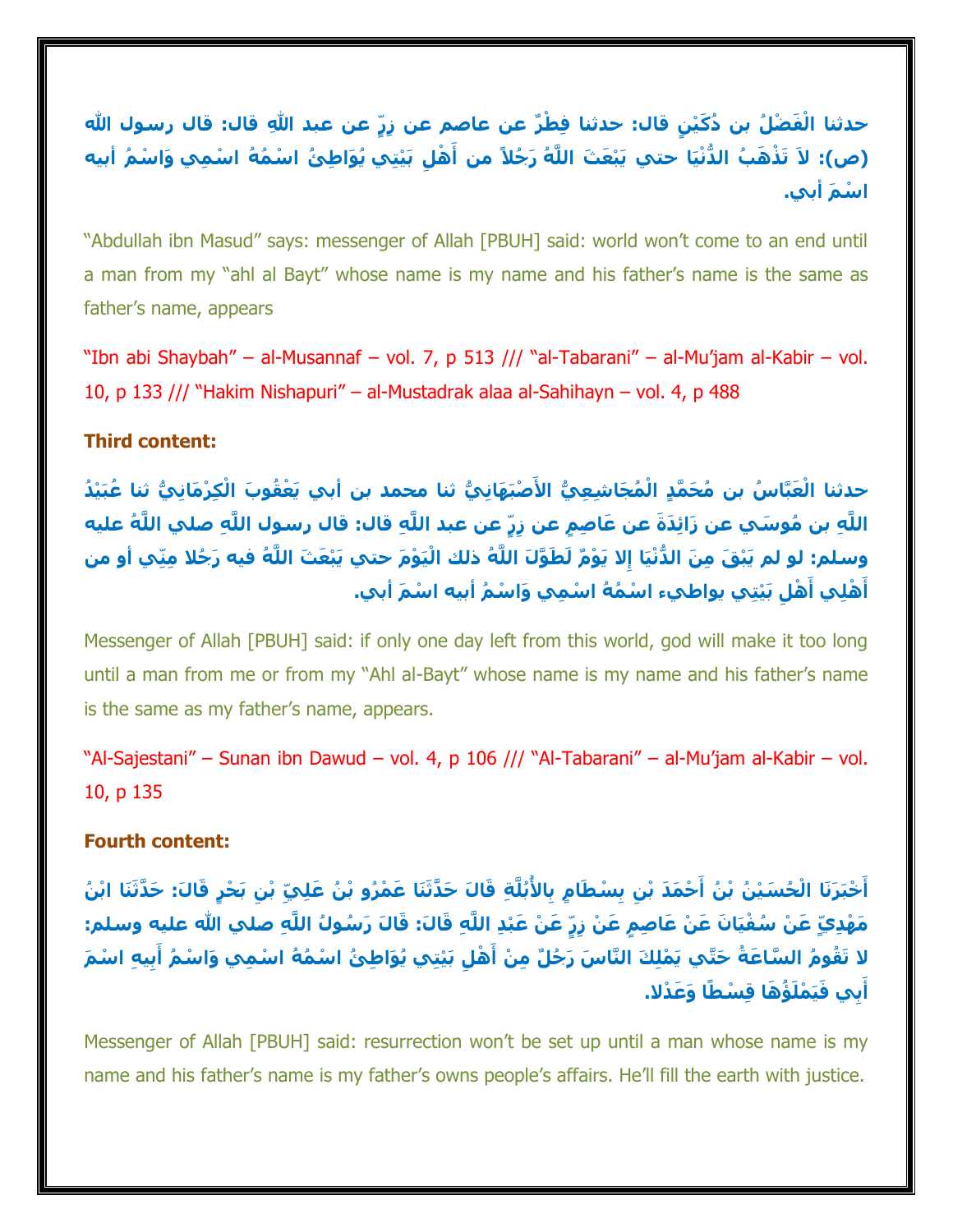#### "Ibn Habban" – Sahih – vol. 15, p 236 /// "Albani" – al-Sunan – vol. 5, p 1042

#### **Studying quotation of "Asim" from "Zarr ibn Hubaysh" from "Abdullah ibn Masud":**

That's true that most of narrators of this narrative are narrators of "Sahih Bukhari" and "Sahih Muslim", but there is fault in its document; because "Asim" has had poor memory and was the enemy of hadrta "Ali" [a.s], and in high probability fault of this document returns to him, because this quotation of him from "Zarr ibn Hubaysh" from "Abdullah ibn Masud" has been quoted without this extra sentence "And his father's name is like my father's name" and even some of those who have quoted this extra sentence from "Asim" have realized that he's "Muztarab al-Hadith" {he's quoted the same narrative deifferently}. "Ibn Haja Asqalani" writes about him:

**عاصم بن بهدلة وهو بن أبي النجود األسدي... قال بن سعد كان ثقة إال أنه كان كثير الخطأ في حديثه... وقال يعقوب بن سفيان في حديثه اضطراب وهو ثقة... وقد تكلم فيه بن علية فقال كان كل من اسمه عاصم سيء الحفظ... وقال بن خراش في حديثه نكرة وقال العقيلي لم يكن فيه إال سوء الحفظ وقال الدارقطني في حفظه شيء... وقال بن قانع قال حماد بن سلمة خلط عاصم في آخر عمره... وقال العجلي كان عثمانيا .**

"Asim ibn Buhdala"… "Ibn Sa'd" has said that he's reliable but makes mistake in quoting narratives… "Ya'qub ibn Sufyan" has said that he's "Muztarab al-Hadith" {he's quoted the same narrative differently but he's honest... "Ibn Alaih" has said about him: anyone whose name was "Asim", was poor in memorizing narratives… and "Aqili" and "Dar Qatni" say that he's only problem was that he was poor in memorizing and "Ejli" says that he was "Ottoman".

#### "Al-Asqalani"- Tahzib al-Tahzib – vol. 5, p 67

Notable point about him is that he was "Ottoman" and all of Ottomans would consider enemy of commander of the faithful Ali [a.s]. if there isn't any other reason rejecting his narrative, this point is enough rejecting it.

#### **The result of studying document of narratives:**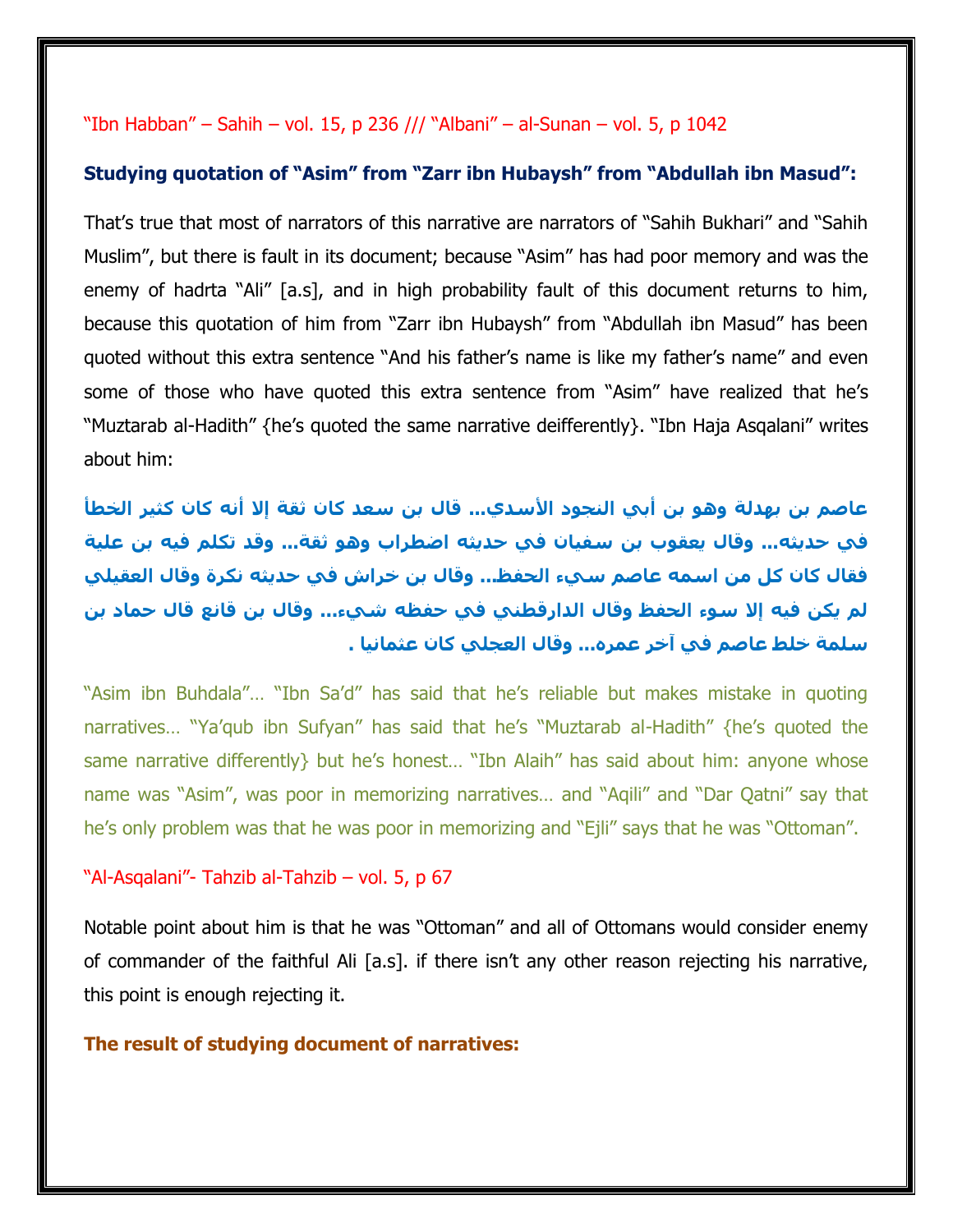Narrative with this sentence "his father's name is like my father's name" at the end were quoted through four persons in Sunni resources that document of three of these quotations are certainly invalid and fourth quotation by "Asim ibn Buhdalah" from "Zarr ibn Hubaysh" from "Ibn Masud" has some faults that return to its main narrators "Asim ibn Buhdalah". For instance; he was the enemy of "Ali ibn abi Talib" [a.s] and was "Muztarab al-Hadith" and had poor memory. So, he's quotation can't be relied on.

On the other hand, this narrative has been quoted by "Amr ibn Marrah" from "Zarr ibn Jaysh" from "Ibn Masud" without extra sentence with authentic document and this narrative has also been quoted from "Abu Hurayrah" without extra sentence with authentic document.

And this narrative has been quoted by "Asim ibn Buhdalah" from "Zarr ibn Jaysh" from "Ibn Masud" without this extra sentence. And even if document of this quotation is invalid because "Asim ibn Buhdlah" is "Muztarab al-Hadith" {quoting the same narrative differently}, this narrative has been quoted by "Abu Hurayrah" without extra sentence.

# **2: Sunni scholars have confessed that this sentence "his father's name is like my father's name" is void or faked.**

As it was said in second part, narratives with extra sentence aren't don't have authentic document, but if any of Sunni scholars have said that this extra sentence is faked or void? Answer is written in the book of three of Sunni scholars:

#### **1: Allameh "Kanji Shafi'i":**

He says:

# **وجمع الحافظ أبو نعيم طرق هذا الحديث عن الجم الغفير في )مناقب المهدي( كلهم عن عاصم بن أبي النجود عن زر عن عبد هللا عن النبي صلي هللا عليه وآله.**

"Abu Na'im" has quoted documents of this narrative from numerous persons in "virtues of Mahdi" book that all of them have quoted this narrative from "Asim ibn Buhdalah" from "Zarr ibn Hubaysh" from "Abdullah ibn Masud" {with or without extra sentence}.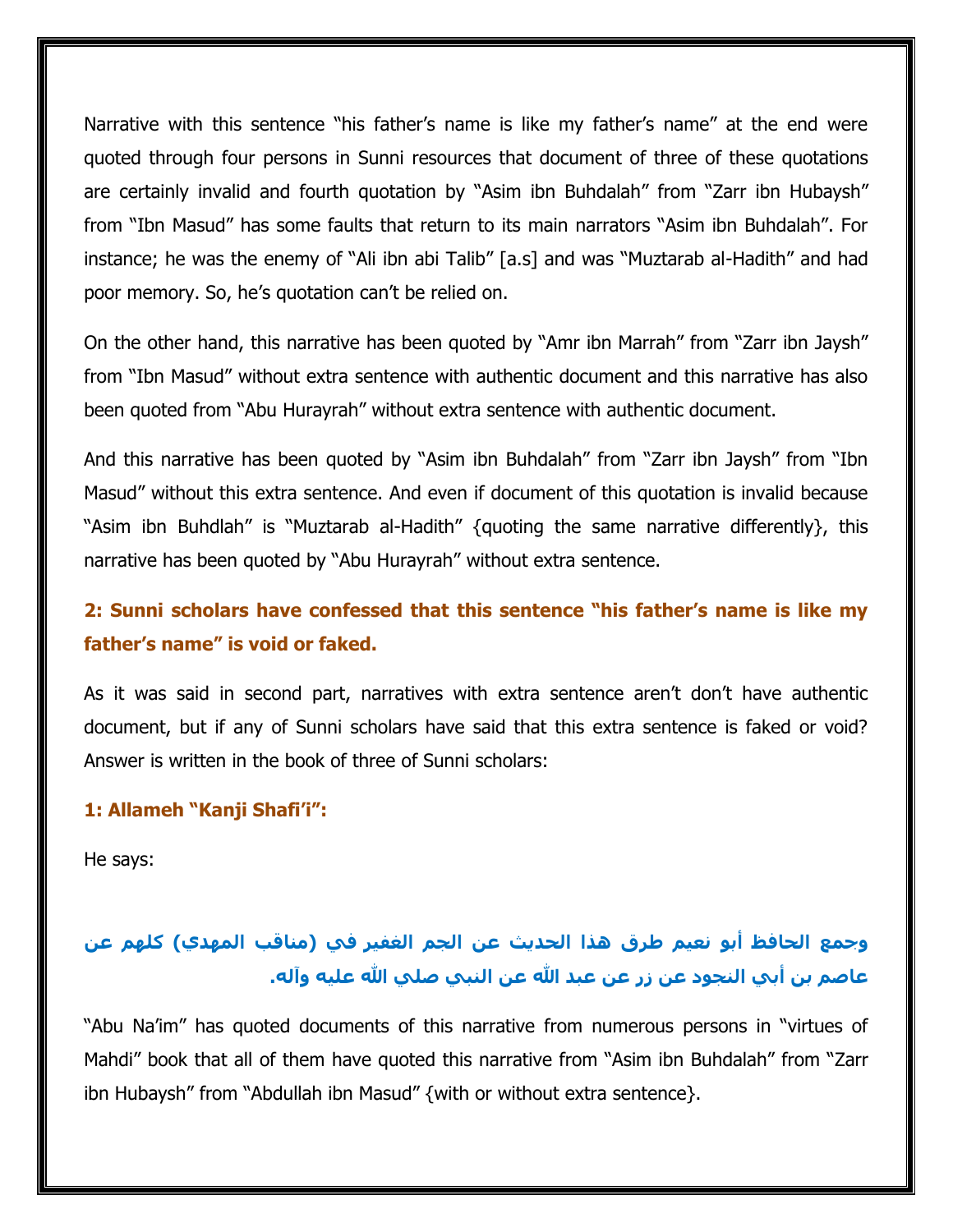After quoting this narrative from thirty one narrators, he says:

**ورواه غير عاصم عن زر وهو عمرو بن مرة عن زر، كل هؤالء رووا )اسمه اسمي( إال ما كان من عبيد هللا بن موسي عن زائدة عن عاصم فإنه قال فيه )واسم أبيه اسم أبي(. وال يرتاب اللبيب أن هذه الزيادة ال اعتبار بها مع اجتماع هؤالء األئمة علي خالفها، وهللا أعلم.**

… except "Asim ibn Buhdalah" who has quoted this narrative from "Zarr ibn Hubaysh", "Amr ibn Marrah" has quoted it from "Zarr ibn Hubaysh" as well. All these narrators have quoted this narrative with this sentence "His name is the same as me", unless narrative that has been quoted by "Ubayd Allah ibn Musa" from "Za'idah" from "Asim" which has been quoted with this extra sentence "and his father's name is like my father's name". No wise person doubts that this sentence is extra and since there is consensus amongst these narrators against what he's quoted, his narrative isn't authentic.

"Al-Kanji Shafi'i" – Al-Bayan fi Akhbar Sahib al-Zaman" – p 483

### **2: "Rabi' Muhammad ibn Al-Saudi":**

He's a Wahhabi author and quotes this narrative in his book:"

**"لو لم يبق من الدنيا االّ يوم واحد لطول اللّه ذلك اليوم حتي يبعث اللّه فيه رجالً من اهل بيتي يواطئ اسمه اسمي واسم أبيه اسم ابي"**

Then he says:

**وال ريب ا ّن هذا قد وضعه اصحاب محمد بن عبد اللّه النفس الزكية، فانّه كان معروفا بكونه المهدي.**

There is no doubt that this narrative was faked by followers of "Muhammad ibn Abdullah al-Nafs al-Zakiyah"; because he was known as promised "Mahdi".

"Rabi' ibn Muhammad al-Saudi" – al-Shia al-Imamiyah fi Mizan al-Islam – p 307

**3: "Sa'd Muhammad Hassan", master of "Al-Azhar" university:**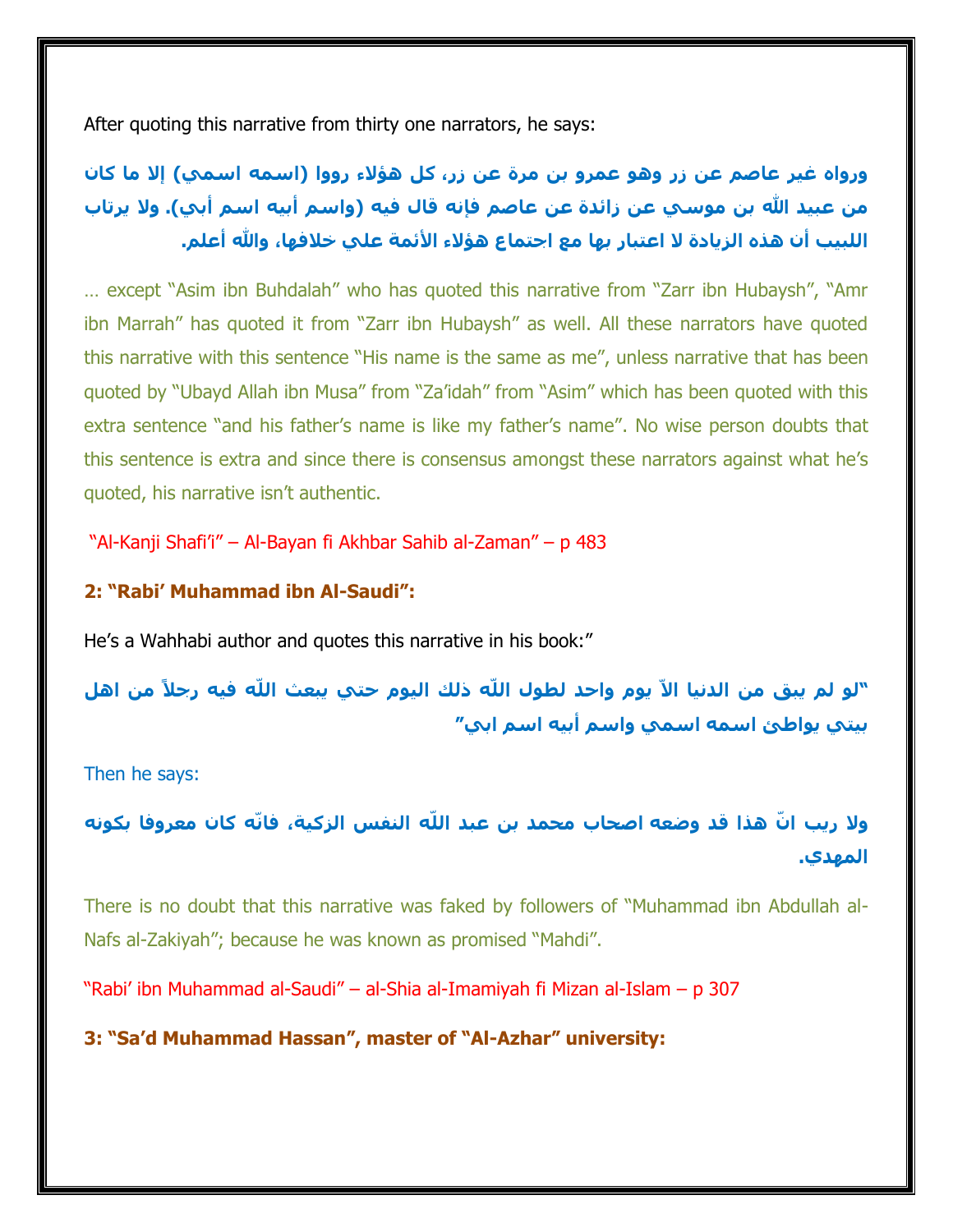He says in his book that narratives with this extra sentence "his father's name is like my father's name" are faked:

# **"أحاديث )اسم أبيه اسم أبي( أحاديث موضوعة، ولكن الطريف في تصريحه أنه نسب الوضع إلي الشيعة اإلمامية لتؤيد بها وجهة نظرها علي حد تعبيره"**

Narratives with this sentence "his father's name is like father's name" are faked and what interesting is that {Ibn Taymiyyah} says clearly that Shias have faked narratives without this extra sentence to justify his own opinion!

#### **What is the target of faking this extra sentence?**

One of issues written in Shia and Sunni books is that this sentence "His father's name is the same as my father's name" has been faked by the claimants of "Mahdaviat". According to narrative and historical resources, many were called promised "Mahdi" that some of them, themselves did so and some other were known amongst people with this title such as; "Muhammad ibn Abdullah ibn al-Hassan" known as "Hasan al-Muthanna" and "Muhammad ibn Abdullah ibn al-Mansur", one of "Abbasid" caliphs. Their name is "Muhammad ibn Abdullah". Shia and Sunni elders and scholars have said that this extra sentence was faked for of them:

#### **1: "Muhammad ibn Abdullah ibn Hasan"**

It's written in historical resources that "Abdullah ibn Hasan" claimed that his son "Muhammad" is promised "Mahdi":

As it was said, Wahhabi scholar "Rabi' ibn Muhammad al-Saudi" says in this regard:

**وال ريب ا ّن هذا قد وضعه اصحاب محمد بن عبد اللّه النفس الزكية، فانّه كان معروفا بكونه المهدي.**

Undoubtedly, this narrative has been faked by followers of "Muhammad ibn Abdullah Nafs al-Zakiyah", because he was known as promised "Mahdi".

"Al-Sheikh Rabi' ibn Muhamamd al-Saudi" – Al-Shia Imamiyah fi Mizan al-Islam – p 307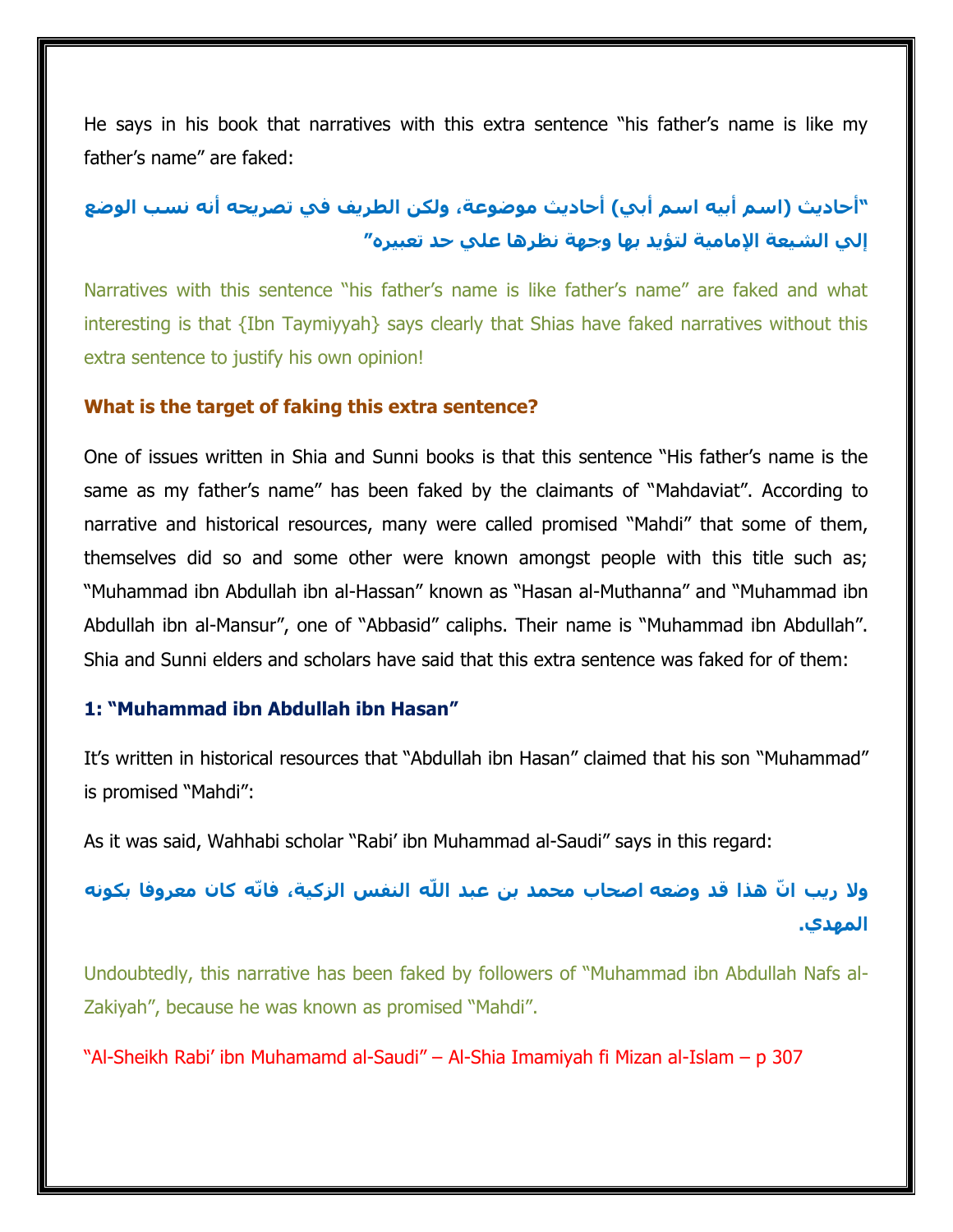And "Muhammad ibn Ali ibn Tabatab" known as "Ibn Taqqati", one of scholars of genealogy science says:

**كان النفس الزكية من سادات بني هاشم ورجالهم فضالً وشرفاً وديناً وعلماً وشجاعة وفصاحة ورياسة وكرامة ونبال.ً وكان في ابتداء األمر قد شيع بين الناس أنه المهدي الذي بشر به، وأثبت أبوه هذا في نفوس طوائف من الناس. وكان يروي أن الرسول، صلوات هللا عليه وسالمه، قال: لو بقي من الدنيا يوم لطول هللا ذلك اليوم حتي يبعث فيه مهدينا أو قائمنا، اسمه كاسمي واسم أبيه كاسم أبي. فأما اإلمامية فيروون هذا الحديث خالياً من: واسم أبيه كاسم أبي.**

**فكان عبد هللا المحض يقول للناس عن ابنه محمد: هذا هو المهدي الذي بشر به، هذا محمد بن عبد الله....** 

"Nafs al-Zakiyah" was one of the big men of "Bani Hashim" in terms of dignity, excellence, knowledge, bravery, eloquence, benevolence and presidency. And in the beginning, there was rumor amongst people that he's promised "Mahdi" and his father had made people thinking so and would quote that Prophet Muhammad [PBUH] has said: if only one day left from the world, god will make it so long until our "Mahdi" whose name is my name and his father's name is like father's name, rises. But Shias who believe in twelve imams have quoted this narrative without this sentence "his father's name is the same as my father's name".

"Abdullah ibn Mahz" {father of Nafs al-Zakiyah} would say to people: my son is promised "Mahdi", he's that "Muhammad ibn Abdullah".

#### "Al-Taqtaqi" – Al-Fakhri fi Adab al-Sultaniyah – vol. 1, p 61

"Abu al-Farj Isfahani" has reported that a group of "Bani Hashim" gathered up and "Abdullah ibn al-Hasan" introduced his son as promised "Mahdi":

أَنَّ جَمَاعَةً مِنْ بَنِي هَاشِمٍ اجْتَمَعُوا بِالْأَبْوَاءِ وَفِيهِمْ إِبْرَاهِيمُ بْنُ مُحَمَّدِ بْنِ عَلِيّ بْنِ عَبْدِ اللَّهِ بْنِ الْعَبَّاسِ وَأَبُو جَعْفَرٍ الْمَنْصُورُ وَصَالِحُ بْنُ عَلِيٍّ وَعَبْدُ اللَّهِ بْنُ الْحَسَنِ وَابْنَاهُ مُحَمَّدٌ وَإِبْرَاهِيمُ وَمُحَمَّدُ بْنُ عَبْدِ اللَّهِ بْنِ عَمْرِو بْنِ عُثْمَانَ فَقَالَ صَالِحُ بْنُ عَلِيٍّ...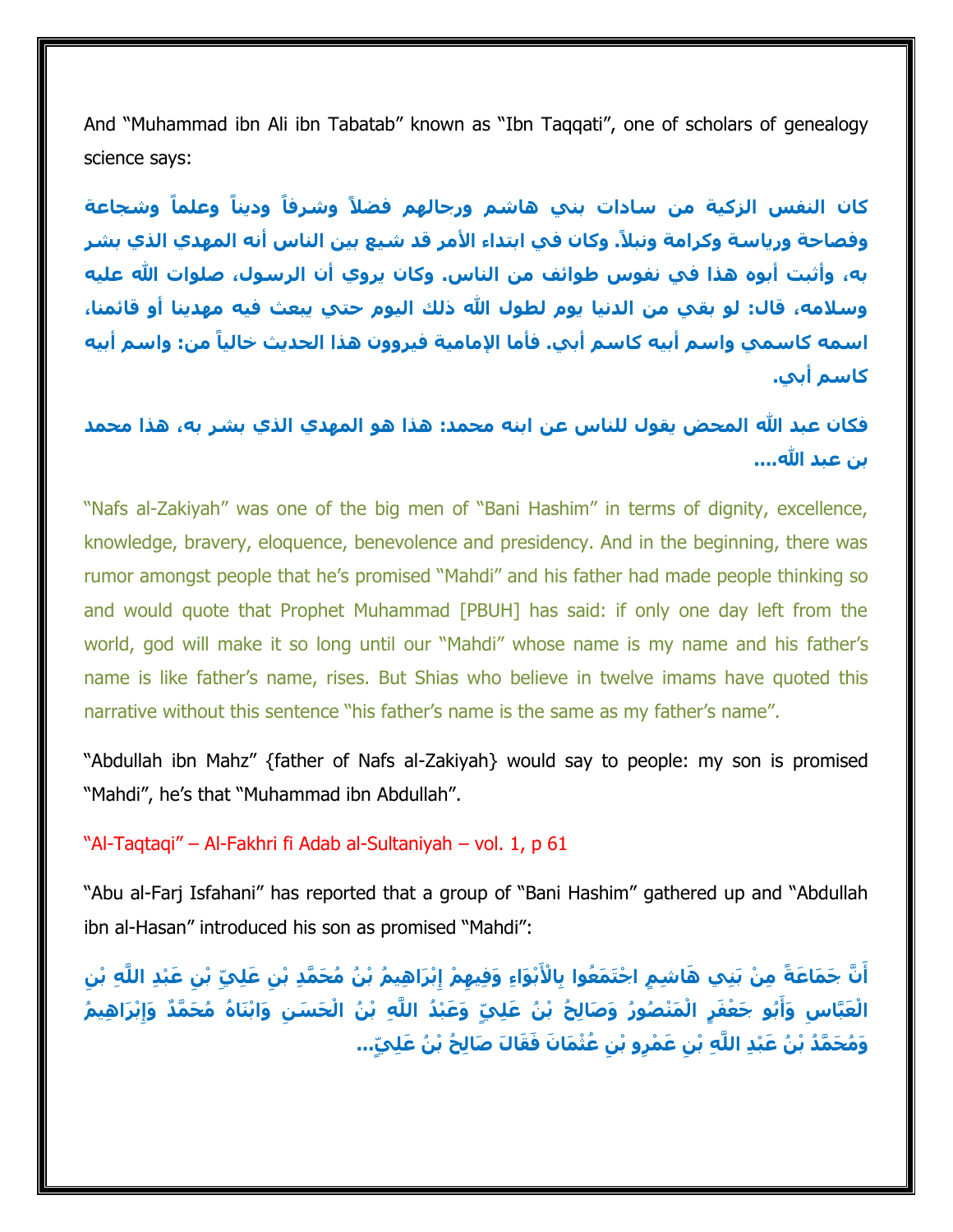فَحَمِدَ اللَّهَ عَبْدُ اللَّهِ بْنُ الْحَسَنِ وَأَثْنَى عَلَيْهِ ثُمَّ قَالَ قَدْ عَلِمْتُمْ أَنَّ ابْنِي هَذَا هُوَ الْمَهْدِيُّ فَهَلُمَّ فَلْنُبَابِعْهُ. قَالَ أَبُو جَعْفَرٍ لِأَيِّ شَيْ ءٍ تَخْدَعُونَ أَنْفُسَكُمْ وَاللَّهِ لَقَدْ عَلِمْتُمْ مَا النَّاسُ إِلَي أَحَدٍ أَصْوَرَ أَعْنَاقاً وَلَا أَسْرَعَ إِجَابَةً مِنْهُمْ إِلَي هَذَا الْفَتَي يُرِيدُ بِهِ مُحَمَّدَ بْنَ عَبْدِ اللَّهِ. قَالُوا قَدْ وَاللَّهِ صَدَقْتَ أَنَّ هَذَا الَّذِي نَعْلَمُ. فَبَايَعُوا مُحَمَّداً جَمِيعاً وَمَسَحُوا عَلَي يَدِهِ..

A group of "Bani Hashim" gathered up in "Abwa'" {a place between Mecca and Medina}. "Abraham ibn Muhammad" {the first Abbasid caliph who was known as imam "Abraham"}, "Abu Ja'far Mansur" {known as Mansur Dawaniqi}, "Salih ibn Ali" {Mansur's uncle}, "Abdullah ibn Hasan" {son of Hasan Muthanna} and his two sons named "Abraham" and "Muhammad", and "Muhammad ibn Abdullah", son of "Amr ibn Uthman" were amongst people.

"Salih ibn Ali" said :… then "Abdullah ibn Hasan" began talking and praised god and said: you know very well that this child of mine {Muhammad} is the same {promised} "Mahdi" {that messenger of Allah talked about} so hurry up, let's go swearing allegiance with him.

Then "Mansur "Dawaniqi" said: why are you wasting your time, swear to god you know well that people won't obey anyone's order as much as this young man "Muhammad ibn Abdullah". All said: yes, swear to god you're right, this is what we know very well. So, {because of these words} all of them swore allegiance with "Muhammad".

#### "Abu al-Farj Isfahani" – Maqatil al-Talibin – p 141

#### **Reviewing this possibility:**

Seyed "Ibn Tavus" and Allameh "Majlisi" have said that imam Hassan's [a.s] children never had such belief that "Muhammad ibn Abdullah al-Hasan" is promised "Mahdi".

Seyed "ibnTavus" writes:

**ان بني الحسن عليه السالم ما كانوا يعتقدون فيمن خرج منهم انه المهدي صلوات هللا عليه وآله وان تسموا بذلك ان أولهم خروجا وأولهم تسميا بالمهدي محمد بن عبد هللا بن الحسن عليه السالم.**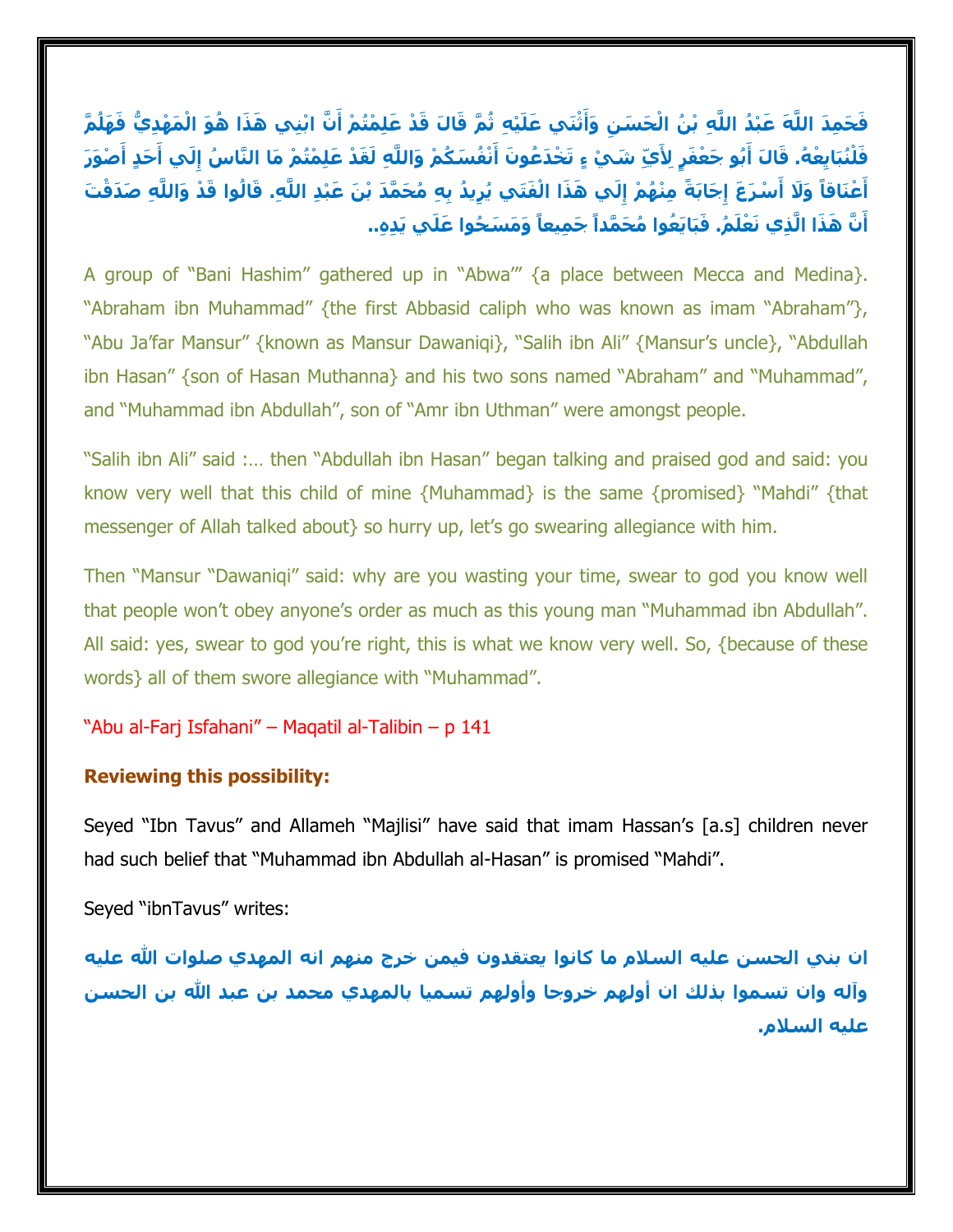Children of imam "Hassan" [a.s] didn't believe that the one who arises from them, is promised "Mahdi". However they'd name themselves "Mahdi". The first person who arose and had this name is "Muhammad ibn Abdullah ibn Hasan".

"Ibn Tavus" – al-Iqbal – vol. 3, p 88 /// "Al-Majlisi" – Bihar al-Anwar – vol. 47, p 304

To confirm his opinion, "Ibn Tavus" says several narratives including this one:

# وروي في حديث قبله بكراريس من الأمالي عن أبي خالد الواسطي أَنَّ مُحَمَّدَ بْنَ عَبْدِ اللَّهِ بْنِ الْحَسَنِ قَالَ: يَا أَبَا خَالِدٍ إِنِّي خَارِجٌ وَأَنَا وَاللَّهِ مَقْتُوكٌ ثُمَّ ذَكَرَ عُذْرَهُ فِي خُرُوجِهِ مَعَ عِلْمِهِ أَنَّهُ **ُتول . َم ْق وكل ذلك يكشف عن تمسكهم باهلل والرسول صلي هللا عليه وآله.**

"Yahya ibn al-Husain" quotes from "Abu Khalid Wasiti" in "Amali" book that "Muhammad ibn Abdullah ibn Hasan" said: O "Abu Khalid", I'll arise, swear to I'll be killed then he said his excuse while we knew that he'll be killed. "Ibn Tavus" says: it's a reason that shows that "Bani al-Hasan" didn't go out of truth rout and would resort to god and messenger of Allah.

"IbnTavus" – Al-Iqbal – vol. 3, p 88

## **2: "Muhammad ibn Abdullah abi Ja'far Mansur":**

According to historical resources, the second person who claimed that he's "Mahdi" and his name was "Muhammad", son of "Muhammad", is "Mahdi Abbasid".

As "Ibn Taymiyah" and "Ibn Kathir" have reported, "Mahdi Abbasid " was given title of "Mahdi" until he can be the same person whom Prophet Muhammad [PBUH] had given glad tiding of his appearance.

"Ibn Taymiyah Harani", one of the founders of Wahhabism, writes about him:

**ولهذا لما كان الحديث المعروف عند السلف والخلف أن النبي صلي هللا عليه وسلم قال في المهدي يواطيء اسمه اسمي واسم أبيه اسم أبي، صار يطمع كثير من الناس في أن يكون هو المهدي حتي سمي المنصور ابنه محمد ولقبه بالمهدي مواطأة السمه باسمه واسم أبيه باسم أبيه ولكن لم يكن هو الموعود به.**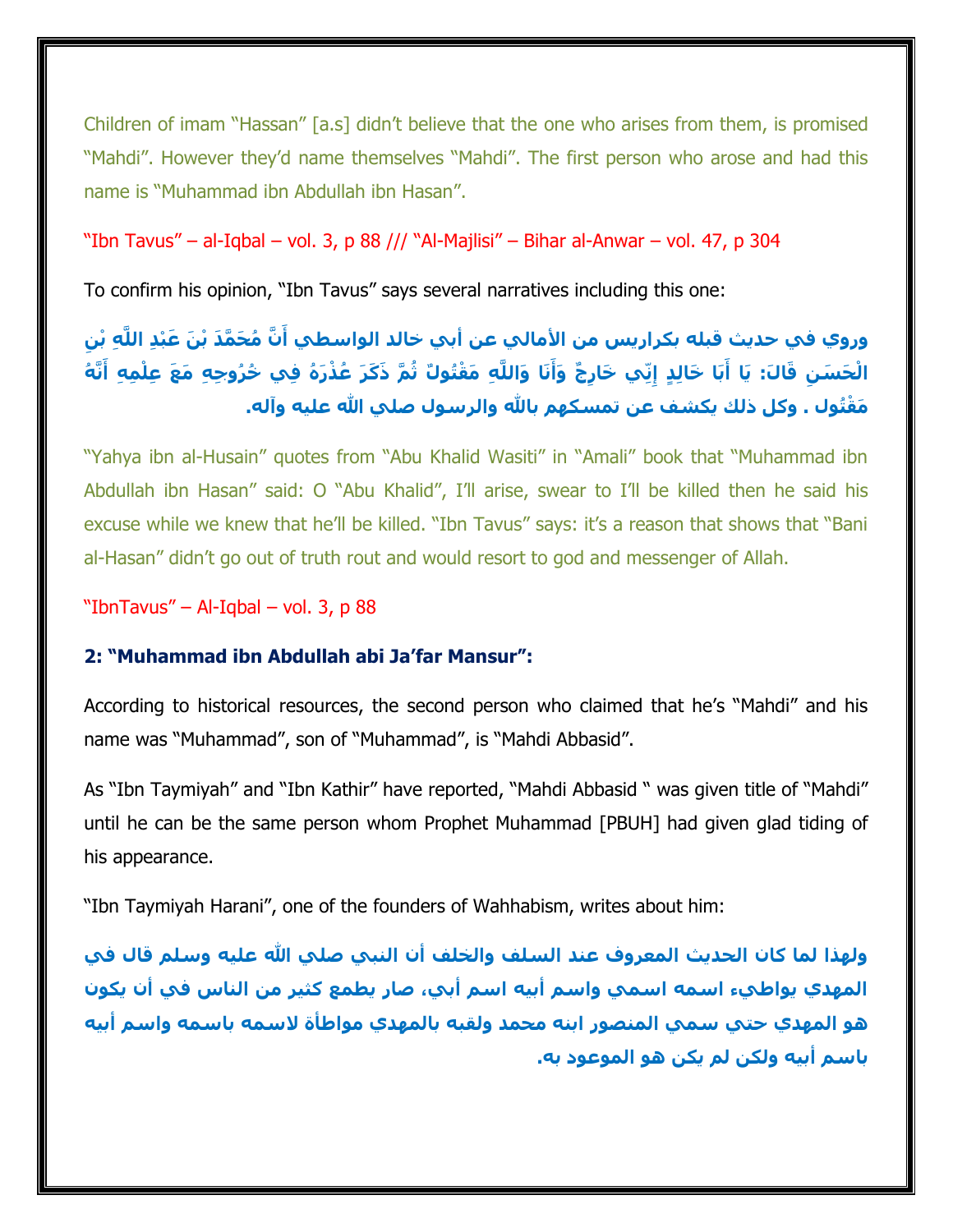Since this narrative {Mahdi's name is like my name and his father's name is the same as my father's name} said by messenger of Allah [PBUH] was well-known amongst elders, many people thought that "Muhammad ibn Abdullah abi Ja'far Mansur" is "Mahdi" and even "Mansur" named his son "Muhammad" until his name and his father's name match with Prophet Muhammad's name and his father's name, but he wasn't promised "Mahdi".

"Ibn Taymiyah Harani" – Minhaj al-Sunnah al-Nabawiyah – vol. 4, p 98

"Ibn Kathir" says about him:

**وإنما لقب بالمهدي رجاء أن يكون الموعود به في االحاديث.**

He was called "Mahdi" hoping that he's promised "Mahdi" written in narratives.

"Ibn Kathir Damascus" – al-Bidayah wa al-Nihayah- vol. 10, p 151

According to what was said, there were people throughout history who claimed to be "Mahdi", but as for these two persons, there is more possibility that they faked such narratives for themselves; because both their own name and their fathers' name is match with narratives that have this extra sentence. So, it's more likely that their followers faked this extra part of narrative.

#### **3: Sunni scholars say that "Mahdi" [a.s] is son of imam "Hasan Askari" [a.s]:**

Another response to the second of narratives is that some of elders of Sunni scholars restate that hadrat "Mahdi" [a.s] is son of imam "Hasan Askari" [a.s] and it shows that narratives containing this extra sentence aren't acceptable by this group of Sunni scholars.

#### **1: "Fakhr al-Razi":**

He's one of the Sunni famous Quran interpreters and says: hadrat "Mahdi" [a.s] is son of imam "Hasan Askari" [a.s]:

**أما الحسن العسكري اإلمام )ع( فله إبنان وبنتان، أما اإلبنان فأحدهما صاحب الزمان عجل هللا فرجه الشريف، والثاني موسي درج في حياة أبيه وأم البنتان ففاطمة درجت في حياة أبيها، .ًً وأم موسي درجت أيضاً**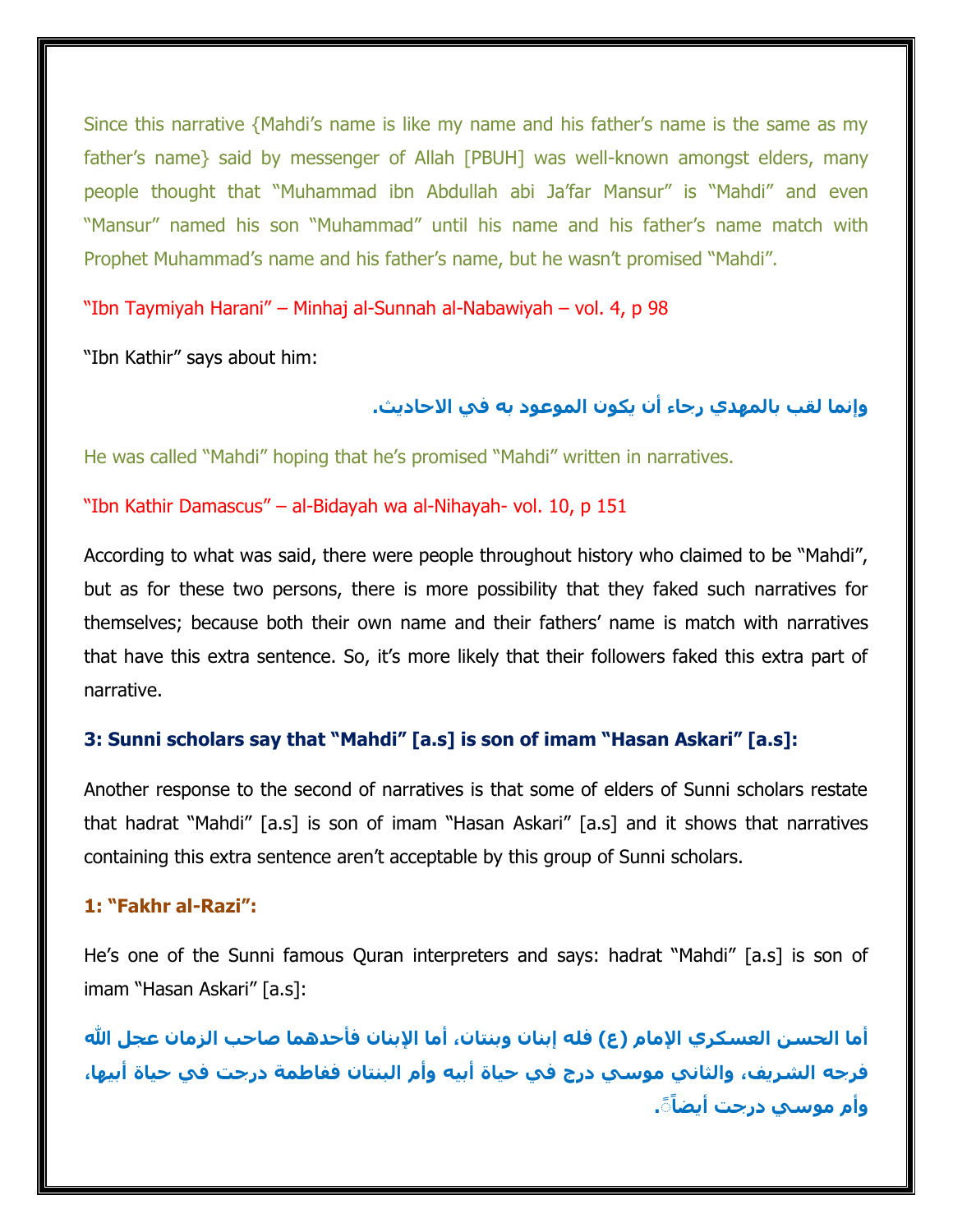But imam "Hasan Askari" [a.s] had two sons and two daughters, his sons are hadrat "Mahdi" [a.s] and "Musa" who died when imam "Askari" [a.s] was alive, the same goes for his daughters and mother of "Musa".

"Al-Razi Shafi'i" – al-Shajarah al-Mubarakah – p 78 – 79

#### **2: "Asimi Macci":**

He's one of Shafi'i scholars and says about birth of hadrat "Mahdi" [a.s]:

**اإلمام الحسن العسكري بن علي الهادي... ولده محمدا أوحده وهو اإلمام محمد المهدي بن الحسن العسكري بن علي التقي بن محمد الجواد ابن علي الرضا بن موسي الكاظم بن جعفر الصادق بن محمد الباقر بن علي زين العابدين بن الحسين بن علي بن أبي طالب رضي هللا تعالي عنهم أجمعين.**

The only son of imam "Hasan Askari" is imam "Muhmmad ibn al-Hasan Askari".

#### "Al-Asimi Macci" – Samt al-Nojoum al-Awali – vol. 4, p 150

We realize from what Sunni scholars said that they don't accept first group of narratives otherwise they wouldn't restate that his name is "Mahdi" and his father's name is "Hasan", this is another reason that shows narratives of first group are faked.

## **Narratives with extra sentence are interpreters of narratives without extra sentence!**

If someone says: in second group of narratives, narrators didn't want to say rest of the narrative {his father's name is the same as my father's name} because, in their opinion, saying it wasn't necessary, so, now that they haven't said it, it's not reason that this sentence in first group of narratives is faked. We say in response:

#### **Firstly: extra sentence should have authentic document to be interpreter**

As it was proved this extra sentence hasn't been quoted with any authentic document to be interpreter of narratives without this extra sentence and their complementary!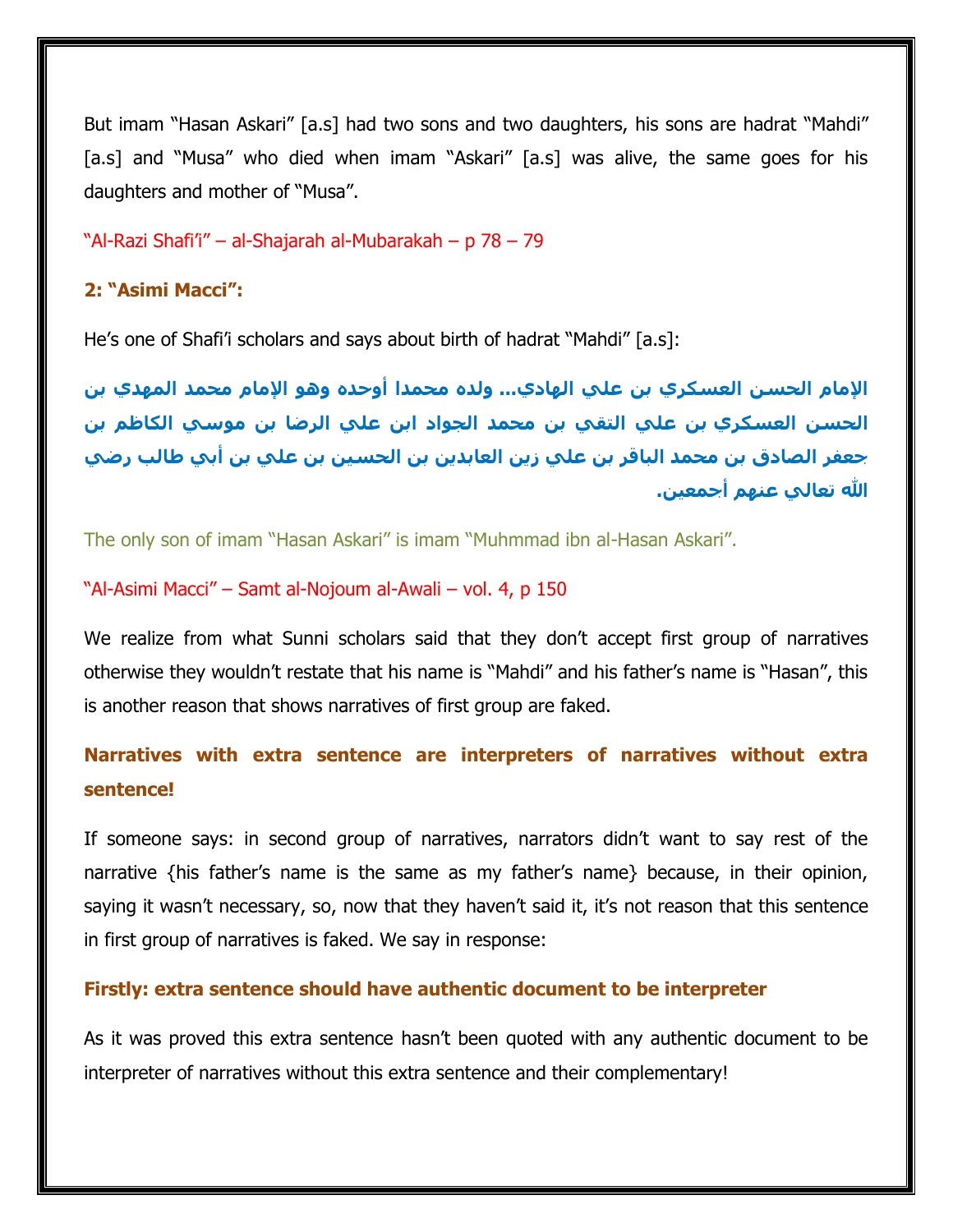The only reliable document was narrative quoted by "Asim" from "Zarr" that "Asim" had quoted it incomplete and as Sunni scholars say, "Asim" is "Muztarib al-Hadith" {he'd quote the same narrative differently}, that's why his saying can't be proof.

Second response:

As it was said in the beginning of article, "Ibn Taymiyyah" and many of Sunni scholars believed that there is contradictory between narratives with extra sentence and narratives without it, that's why "Ibn Taymiyyah" had said that Shia scholars have faked narratives without extra sentence which means he's seen contradictory between these two groups of narratives otherwise he's say narratives with extra sentence are complementary of narratives without it.

Saying of Allameh "Kanji" proves above issue:

# **والقول الفصل في ذلك أن اإلمام أحمد مع ضبطه واتقانه روي هذا الحديث في مسنده في عدة مواضع واسمه اسمي.**

Last word is that imam "Ahmad ibn Hanbal" who was accurate and meticulous in writing narratives has quoted this narrative in his several pages of his "Musnad" without extra sentence and only with this sentence "his name is the same as me".

Kashf al-Ghummah fi Ma'rifat al-A'immah- vol. 3, p 277

#### **Result:**

Considering Sunni scholars remarks who say: this sentence "And his father's name is like my father's name" has been added to this narrative, or that they say: name of hadrat "Mahdi" is "Muhammad" and his father's name is "Hasan Askari", we realize that narratives with extra sentence are lie and faked. When it's proved that narratives of first group are faked, it'll be proved that narratives without extra sentence are authentic without opponent.

**4: assuming that narratives with this extra sentence "His father's name is like my father's name" are true, their text is justifiable.**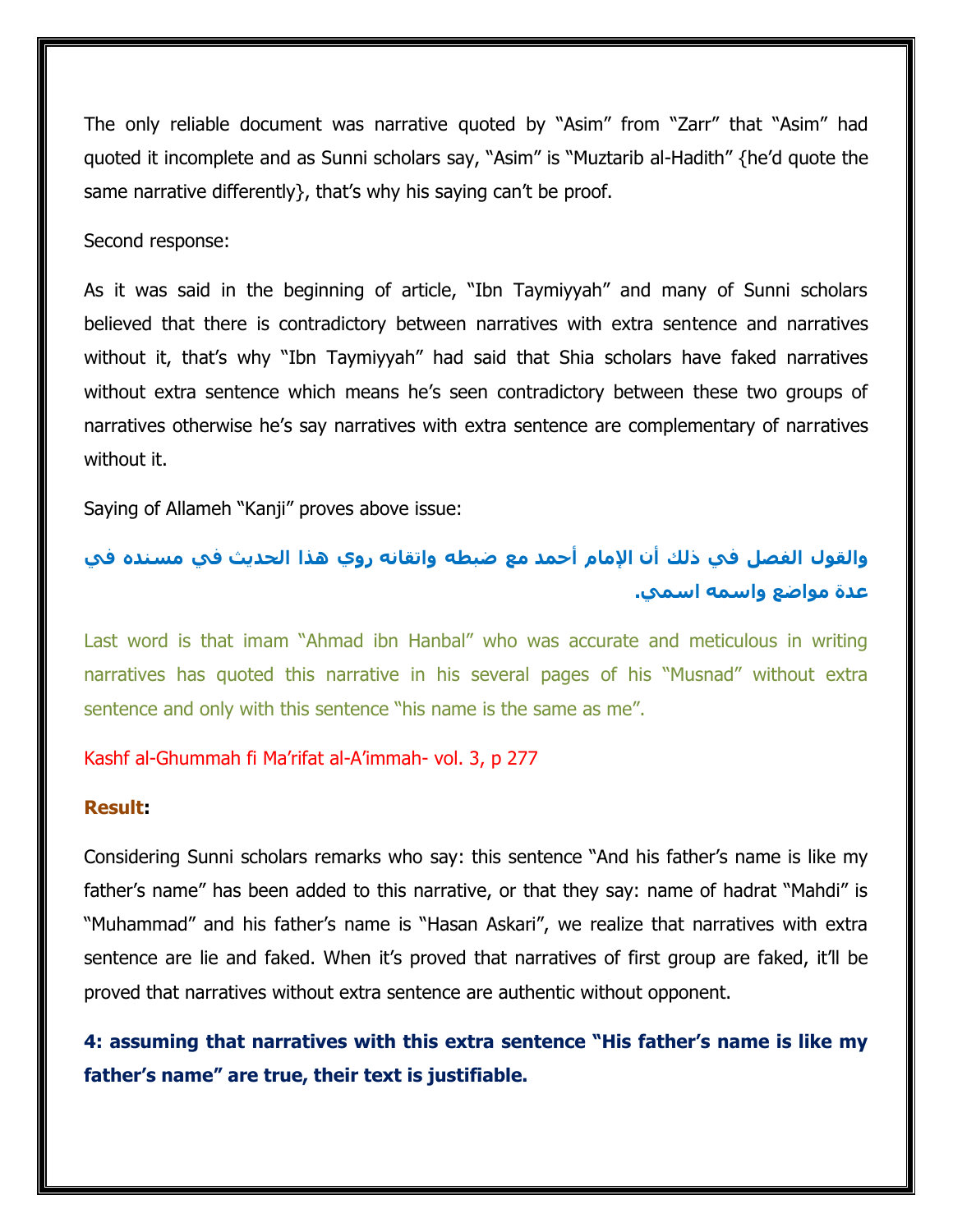Notable point in understanding these narratives is that even if we assume that narratives with extra sentence are true, we should study words written in these narratives meticulously:

# **1: the meaning of "His father's name" {in extra sentence} is the nickname of imam "Husain" [a.s]:**

Allameh "Kanji Shafi'i" says: the meaning of "his father" is the nickname of imam "Husain" [a.s] and messenger of Allah [PBUH] has put this nickname as name for imam Mahdi's [a.s] father to make us understand that hadrat "Mahdi" [a.s] is from the descendent of imam "Husain" not imam "Hassan" [a.s].

Since Allameh Kanji's book isn't available, we quote his saying written in the books belong to Allameh "Isa Irbeli" and "Allameh "Majlisi" {they've quoted it from "Kifayat al-Talib" book written by Allameh "Kanji"}:

# " وَإِنْ صَحَّ فَمَعْنَاهُ وَاسْمُ أَبِيهِ اسْمَ أَبِي أَيِ الْحُسَيْنُ وَكُنْيَتُهُ أَبُو عَبْدِ اللَّهِ فَجَعْلُ الْكُنْيَةِ اسْماً كِنَايَةٌ عَنْ أَنَّهُ مِنْ وُلْدِ الْحُسَيْنِ دُونَ الْحَسَنِ"

If this sentence "His father's name is the same as my father's name" is true, it means the nickname of imam "Husain ibn Ali" [a.s], because his nickname is "Abu Abdullah" and messenger of Allah [PBUH] put his nickname as name for hadrat Mahdi's father, this work of messenger of Allah [PBUH] shows that "Mahdi" is from the descendent of "Husain" not "Hassan" [a.s].

"Isa Irbeli"- Kashf al-Ghummah fi Ma'rifat al-A'immah – vol. 3, p 277 /// "Al-Majlisi" – Bihar al-Anwar – vol.  $51$ , p 86

#### **2: This sentence "His father's name is like my name" has probably miswritten:**

"Kanji Shafi'i" says: it might that this narrative has been miswritten which means messenger of Allah [PBUH] has said "his father's name is like my son's name" but narrator has written "his father's name is like my father's name":

**ويحتمل ان يكون الراوي توهم قوله »ابني« فصحفه فقال »أبي«.**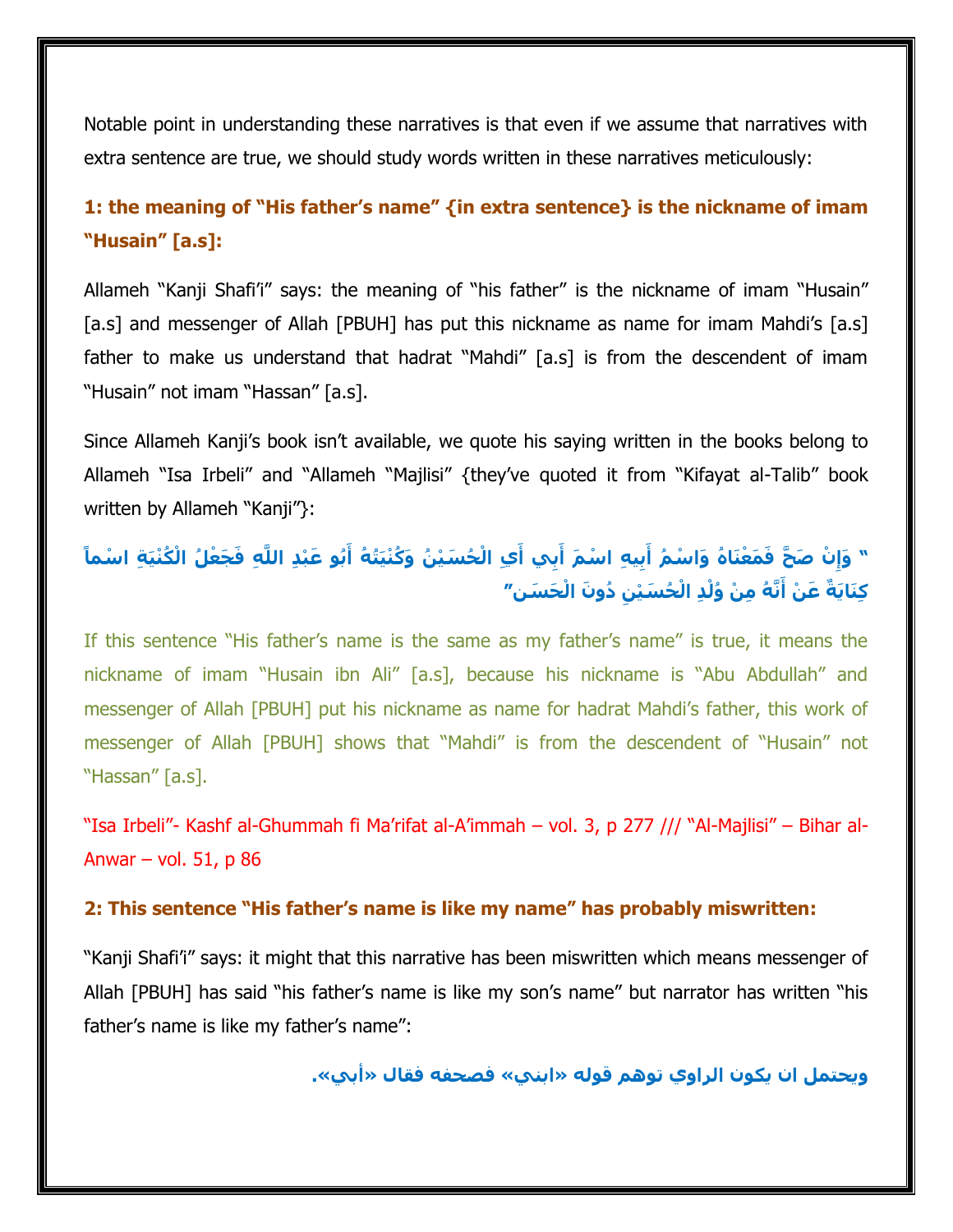"Al-Irbeli" – Kashf al-Ghummah fi Ma'rifat al-A'immah – vol. 3, p 277

"Ibn Tariq Helli" has great opinion about this possibility, he says:

**اعلم أن الذي قد تقدم في الصحاح مما يماثل هذا الخبر، من قوله صلي هللا عليه وآله: يواطئ اسمه اسمي، واسم أبيه اسم أبي، هو ان الكالم في ذلك ال يخلو من أحد قسمين:**

**اما أن يكون النبي صلي هللا عليه وآله أراد بقوله: واسم أبيه اسم أبي، انه جعله عالمة تدل علي أنه من ولد الحسين دون الحسن، الن ال يعتقد معتقد ذلك. فإن كان مراده ذلك، فهو المقصود، وهو المراد بالخبر، الن المهدي عليه السالم بال خالف من ولد الحسين عليه السالم، فيكون اسم أبيه مشابها لكنية الحسين فيكون قد انتظم اللفظ ] و [ المعني وصار حقيقة فيه.**

**والقسم الثاني: أن يكون الراوي وهم من قوله: ابني إلي قوله أبي، فيكون قد وهم بحرف تقديره أنه قال: ابني، فقال: هو، " أبي ". والمراد بابنه الحسن، الن المهدي عليه السالم محمد بن الحسن باجماع كافة األمة... فقد اتضح بما قلناه وجه التحقيق، وهلل المنة والحمد.**

Messenger of Allah [PBUH] has said this sentence "And his father's name is like my father's name" to show that "Mahdi" [a.s] is from the descendent of imam "Husain" [a.s] not imam "Hassan" [a.s]. if messenger of Allah [PBUH] meant this, it'll be the meaning of narrative as well; because "Mahdi" [a.s] is undoubtedly from descendent of imam "Husain" [a.s]. so, his father's name is like nickname of imam "Husain" [a.s].

Or we can say: messenger of Allah [PBUH] said: "His father's name is like my son's name" but narrator thought that he said: "his father's name is like my father's name". in this case, the meaning of "My son" is imam "Hassan" and Prophet Muhammad [PBUH] wanted to say: the name of Mahdi's father is like my son's name "Hassan"; because there is consensus amongst people that Mahdis' [a.s] father is "Hassan Askari".

#### "Ibn Tariq al-Helli" – Umdat al-Uyoun – p 437

After quoting this possibility, Seyed "Muhammad Amin" says in "A'yan al-Shia": it's likely that this sentence has been miswritten: